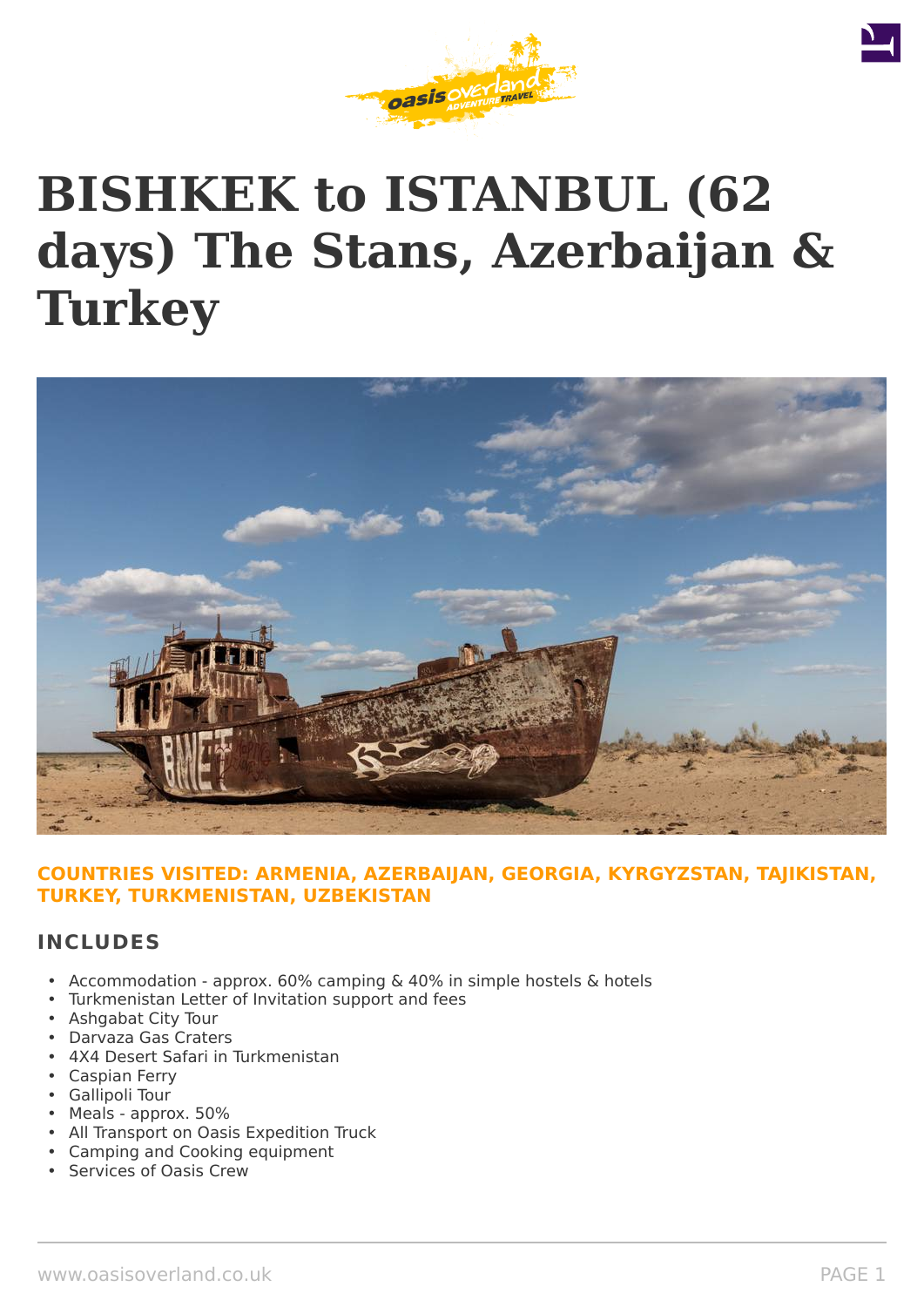# **EXCLUDES**

- Visas
- Optional Excursions as listed in the Pre-Departure Information
- Flights
- Airport Taxes & Transfers
- Travel Insurance
- Meals approx. 50%
- Drinks
- Tips

# **TRIP ITINERARY**

## **DAYS 1 - 5 BISHKEK TO FANN MOUNTAINS**

We leave Bishkek and drive through stunning mountain views and past the turquoise waters of Toktogul Reservoir, before arriving in Osh. **Osh**, the second biggest and the country's oldest, city. Make sure you visit the bazaar, which has occupied the same spot for over 2000 years and used to be a major stop along the ancient Silk Road.

We enter Uzbekistan and arrive in the **Fergana Valley**, known for its silk production and the area that gave the name to one of the greatest routes in history.

Continuing west we arrive in to **Khujand** – although today the city is not one of the most picturesque, it has had an important role in the history of the Silk Road and was one of the furthest points reached by Alexander the Great. It is said in this area that he wept, saying he had no further territory to conquer. We have time to visit the Fortress and **Panjshanbe Market** (one of the largest covered markets in Central Asia).

We drive south in to the **Fann Mountains**, one of Tajikistan's great ranges (the other being the Pamirs). Peaks of over 5000 mtrs slip by as we head to **Iskanderkul Lake** at 2200 mtrs. It is said to be the resting place of Alexander the Greats horse, Bucephalus. The glacial lake is a stunning spot for a hike and we aim to visit **Tajikistan's highest waterfall** (40 mtrs).

## **DAYS 6 - 7 FANN MOUNTAINS TO DUSHANBE**

We continue south to **Dushanbe** - Tajikistan's largest city, and aptly its name means "Money" in Tajik language. It is a big showy entry to the country, in stark contrast to the East. You'll pass a lovely day strolling through parks, admiring the fountains and the wide boulevards punctuated with grand buildings. Visit **"Flag Pole Park"** or the bazaar, or make the most of being in a city with restaurants specialising in **various different cuisines!**

## **DAYS 8 - 11 DUSHANBE TO BUKHARA**

From Dushanbe we drive westwards and we re-enter **Uzbekistan**. In Uzbekistan we will find well preserved relics from the time when Asia was a centre of empire, learning, and trade along the famous silk route. Some of its cities have abundant old architecture, mosques and minarets cloaked with the mystery of the orient dating back thousands of years.

**Samarkand**, the second largest city in the country. The history of Samarkand is about **2,500 years old** and it's as old as Babylon or Rome. Here we have a couple of days to explore the splendid architecture such as the 15th century **Bibi-Khanum Mosque** which when it was built was considered to have the largest dome in the Muslim world. Today it stands next to a noisy and colourful Oriental market. No trip here is complete without a wander around the three edifices of the **Registan**, once Medieval Samarkand's commercial plaza and today quite possibly the most awesome sight in Central Asia.

The **Kyzylkum Desert** is about 300,000 sq km and lies between the Syr Darya and the Amu Darya rivers. This is a vast arid plain with a number of isolated bare mountains rising to 900 metres and we journey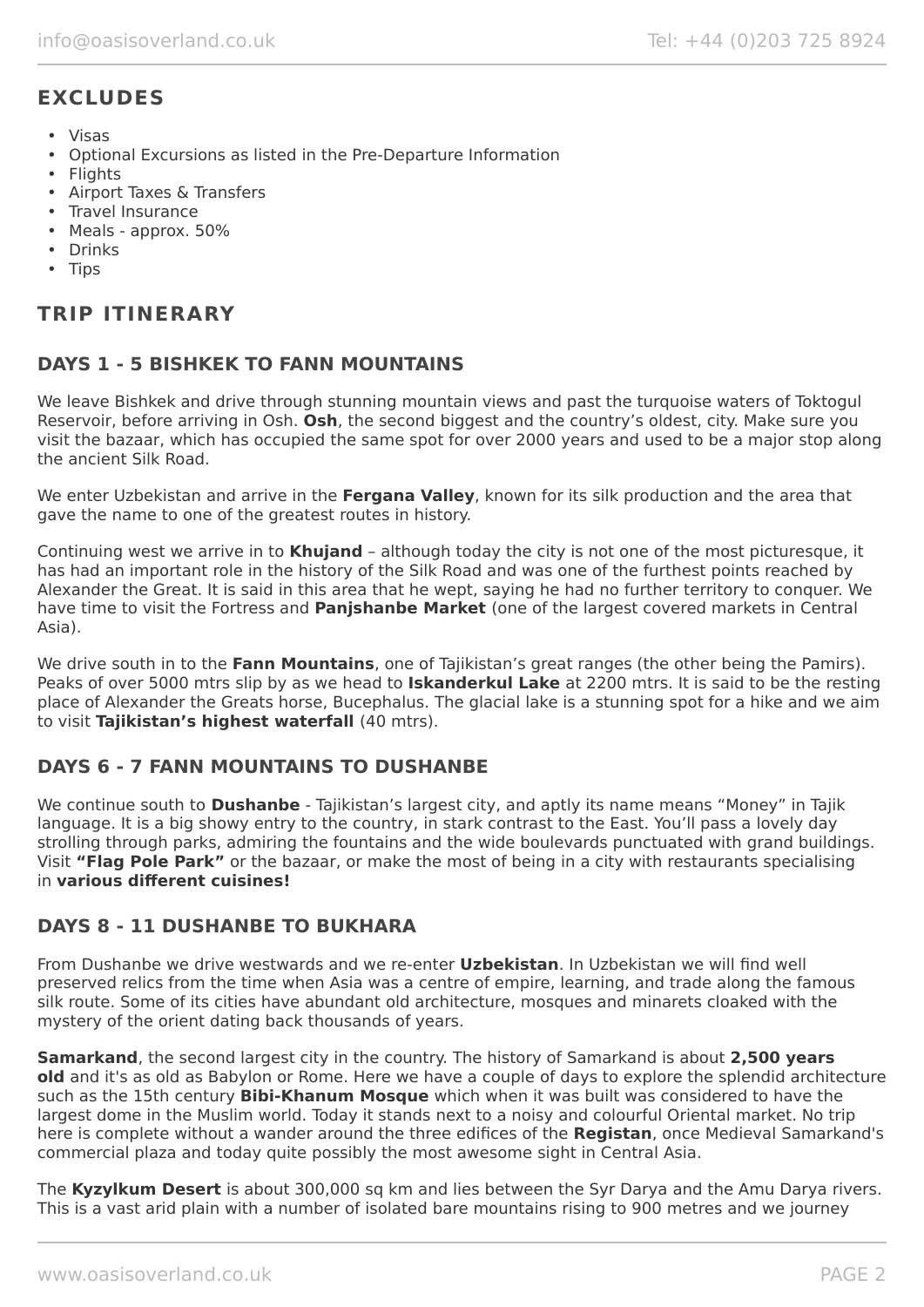across it on our way to Bukhara. Time and schedules permitting, we will take the trip from Bukhara to Samarkand by train, giving us an opportunity to travel with the locals as we pass through the arid landscape.

**Bukhara, our next stop,** is situated on a sacred hill, and was founded in the 13th century BC and it is home to over 350 mosques and some 100 Islamic colleges. The city is intrinsically linked to the history of the **Silk Road** and later 'Great Game' that played out in the nineteenth century between Russia and Great Britain. One of the most famous individuals involved in this historical period, the Englishman Alexander Burnes, was known as 'Burnes of Bukhara' and the books he authored based on his adventures in this part of Asia gave him celebrity status in Victorian England.

Bukhara today is an attractive city with narrow streets, green parks and gardens, and is a pleasure to wander around and there will be the opportunity for a bout of good humoured haggling in the bazaar.

## **DAYS 12 - 15 BUKHARA TO ARAL SEA**

Continuing north, we bush camp out in the desert before reaching **Khiva**, another town with much historical influence, that was also on the great silk route. This, our last city stop, is one of the most noteworthy of the cities and towns of Central Asia. It is a unique monument town, completely preserved in the cultural style of the region, and is a World Heritage Site for its historical significance. It has more minarets than any other place in Asia, and the Juma Mosque, which has an amazing **218 ornate carved wooden columns**, is another of the main attractions. We will spend a couple of nights here to explore the ancient medressas, medinas, mausoleums and museums and soak up the unique atmosphere.

Road conditions permitting, we will then drive to the edge of where the **Aral Sea** used to lie. In the 1960's the Soviet Union began an intense irrigation project to boost cotton growth in the region using the then vast sea as its source. The project led to the sea shrinking to just 10% of its original size and today as we reach where its edge formerly was, we can see ships sitting incongruously in the middle of what is now a huge desert where we camp for the night.

## **DAYS 16 - 18 ARAL SEA TO ASHGABAT**

We cross the border into **Turkmenistan**, one of the world's most secretive and mysterious countries, largely cut off from the outside world. Most of Turkmenistan is covered by the vast Kara-Kum (Black Sand) desert and conditions can be challenging with hot weather and some poor roads to travel along, but it is all worth it with some memorable stops along the way and also the opportunity to travel through this rarely-visited country.

Our first stop is **Kunye Urgench,** a UNESCO World Heritage site and ancient stop on the Silk Road; now largely abandoned we are able to bush camp near the site. It is said that

the **60 metre high Kutlug**-**Timur minaret** so impressed **Genghis Khan** that he specifically ordered for it not to destroyed when his Mongol hordes invaded the area in the thirteenth-century, so we are able to see it for ourselves today!

Continuing south through the desert our next stop is one of Central Asia's most curious and impressive sights, the **Darvaza Gas Crater.** Also known as the 'Door to Hell' or 'Gates of Hell', this remarkable sight is the result of a Soviet-era gas exploration accident, when the ground beneath a drilling rig gave way and to prevent poisonous gas leaking out it was decided to burn it off. Originally engineers believed it would all be burned in a few days, but that was in 1971 and the field is still burning to this day. The result is a sight quite like no other as we are able to peer down into the crater and see the fire, and feel the intense heat coming from the flames. Road conditions permitting we will get to the crater in the truck and bush camp nearby in the remote desert.

Leaving Darvaza we then have around a half-day drive to reach Turkmenistan's unique and bizarre capital city **Ashgabat** where we check into a hotel to wash off the sand from the desert and enjoy a well-earned bed for the night.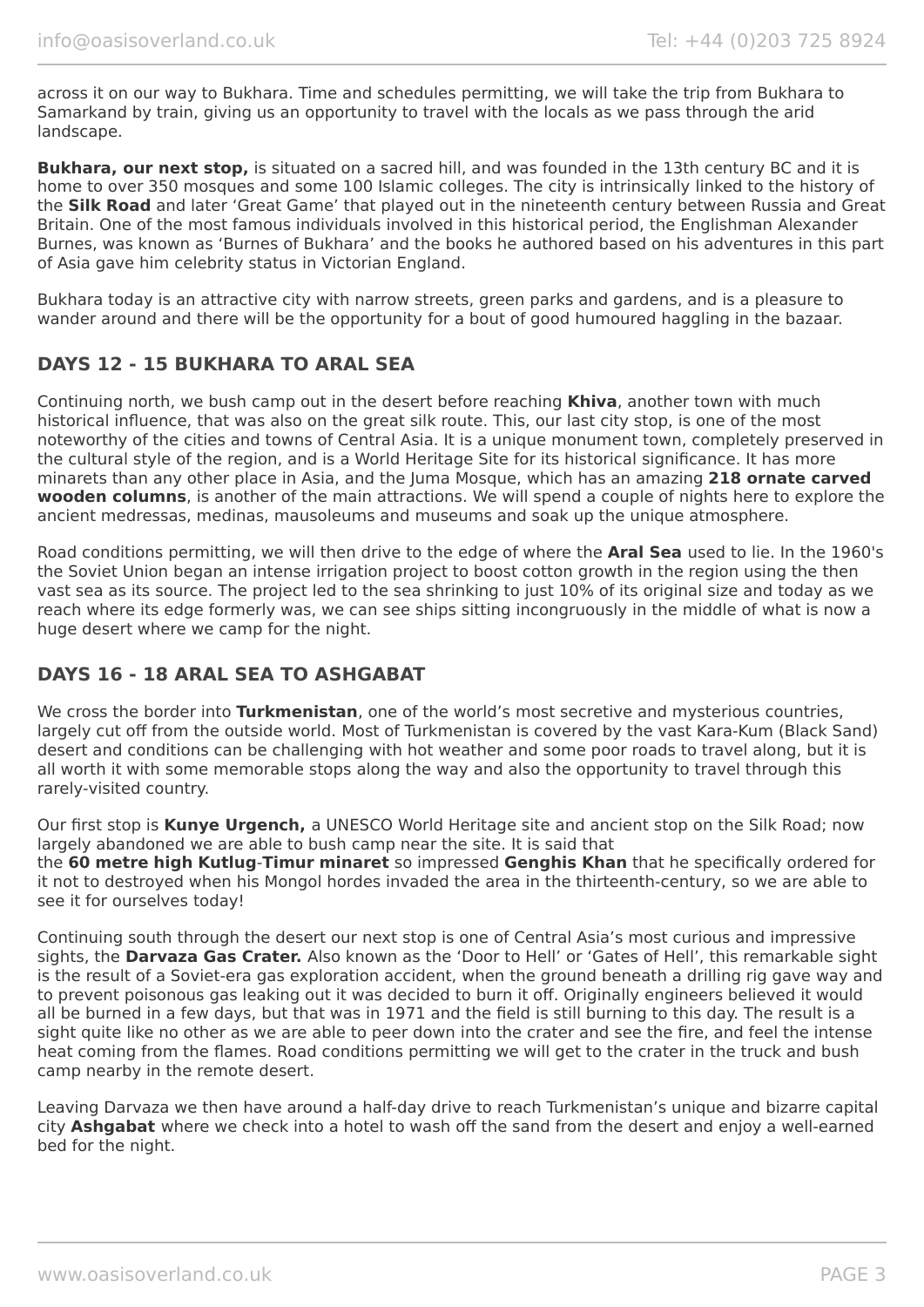## **DAYS 19 ASHGABAT**

We have some free time and enjoy a city tour of **Ashgabat**. Turkmenistan's capital, founded in the 1880s by the Russian Tsarist government, sits between the foothills of the Koptedag mountains to the south, and the vast Karakum Desert to the north. The city was almost entirely destroyed following an earthquake in 1948 and rebuilt in the Soviet style. Following independence in 1991 the city has been transformed into a futuristic, and in many ways bizarre collection of unique structures and wide streets lined with marble. For many travellers, Ashgabat is one of the most mystifying and unusual cities they will ever experience.

On the city tour we visit **Independence Park**, the **Ertogrul Gazi Mozque**, the Arch of Neutrality, the **Turkmenbashi Mosque Mauasoleum** and many other sites throughout the city. There are plenty of fantastic photo opportunities, and we will have the chance to explore some of the markets and meet the locals.

## **DAYS 20 - 22 ASHGABAT TO TURKMENBASHI**

As we leave Ashgabat, we will be collected by off road jeeps and **head off for our desert adventure.** This will be a truly unique experience as we get to visit the **Yangikala Canyons** via the **Balkan Mountains**, then on past the white cliffs of Koymat, and along the banks of the dried up **Uzboy River** before reaching the d**esert settlement of Melegoch**. We will pass several traditional villages on the way before setting up camp near the dunes of Melegoch. Much of this trip will be off road, and totally remote and will truly be a new experience on our way to the **port of Turkmenbashi**.

## **DAYS 23 - 25 TURKMENBASHI TO BAKU**

Whilst we are in Turkmenbashi we will need to complete all of our border formalities before we take the ferry across the Caspian Sea to our next country, Azerbaijan.

## **DAYS 26 - 30 BAKU TO SHEKI**

Our ferry will arrive into the port of Baku. **Baku has an amazing blend of the old city and the ultramodern** and I am sure it will be fascinating and enjoyable addition to the itinerary and a destination that is not yet on the tourist route.

Heading north we visit the **mud volcanoes of Qobustan** and then onto visit the picturesque **ancient village of Lahich** with its copper beaters and ancient crafts and the 18th Century **UNESCO town of Sheki.**

## **DAYS 31 - 32 SHEKI TO TATEV**

We cross the border into Georgia and then Armenia as we head south to **Tatev**, and at 5.7km long, **the longest cable tramway in the world** the "Wings of Tatev" that whisks you up into the mountains where there are lots of additional activities to take part in.

## **DAYS 33 - 36 TATEV TO DILIJAN**

From Tatev we head north to **Yerevan** where we are able to spend a couple of days to enjoy its many things to do. On departure we visit the **Geghard Monastery and Garni Temple** before making our way to high altitude **Lake Sevan** with the possibility to visit the Hayravank Monastery that overlooks the lake and then on to the **ancient town of Dilijan,** famous for its hiking, food and arts.

## **DAYS 37 - 41 DILIJAN TO TBILISI**

We cross the border to ever popular **Telavi**, the principal town of the Kakheti region, **famous for its vineyards and wineries.** Wine has been produced in Georgia since 4000BC and the industry has played a small but significant role in the country's history ever since, as winemaking (and its consumption) has enjoyed an important role in Georgian culture and society. Here we have the option of taking a wine tour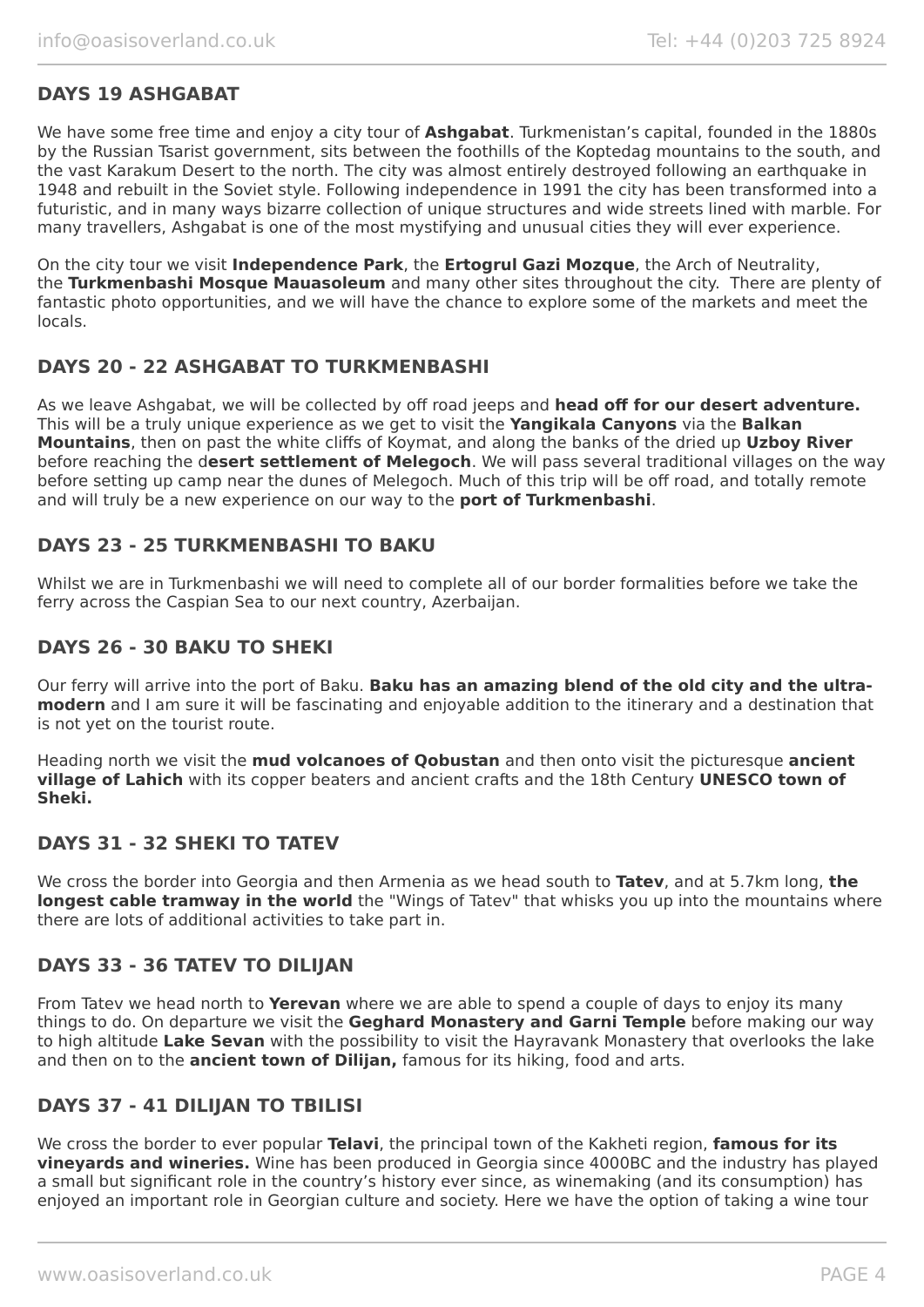to find out more about the history of the area, why wine production has been so important, and of course to try some ourselves!

Telavi itself is a fascinating and relaxing place to spend a couple of nights with many good restaurants and cafes, and not far from the town there are other sites well worth a visit, such as the monastery of **Akhali Shuamta**, and the small village of Ikalta and its **Church of the Transfiguration** which dates from the 8th Century BC.

After our time in Telavi we continue to **Tbilisi with its cobblestoned old town, delicious food and welcoming atmosphere.**

## **DAYS 42 - 43 TBILISI**

The Old Town of Tbilisi has much to offer. Here you can take a stroll along narrow cobbled streets, past traditional old houses with carved wooden balconies, relax in the warm waters of the **historic sulphur baths** and visit some of the city's key historical sites; Metekhi Church, Narikala Fortress, Sioni Cathedral and Anchiskhati Church.

## **DAYS 44 - 49 TBILISI TO BATUMI**

Leaving Tbilisi we visit **Gori** the birthplace of Georgia's most infamous son, **Josef Stalin** and we have time to visit the museum dedicated to him which is built alongside the house in which he was born, which still stands today. Here you will find many items from Stalin's reign, and also his bullet-proof train carriage, in which he travelled across the Soviet Union.

There may also be the chance to stop at **Uplistsikhe**, an ancient cave city built into the mountains not far from Tbilisi. Dating from the early Iron Age, this historic site says much about Georgia's long and often turbulent past at the crossroads of a number of might empires throughout the centuries.

Our next stop is **Kutaisi**¸ the country's second largest city and home to a buzzing fruit and vegetable market where you can barter for goods with the local traders. Kutaisi offers a glimpse of what modern day life in urban Georgia is like, and the real joy of the city is found in simply wandering the streets and observing the locals go about their routine. This is also an opportunity to top up on some food and drink supplies before we head into the foothills of Caucasus and some more remote areas in the next few days.

We spend the next two days exploring the **Svaneti region**. This mountainous area is beautiful and untamed, and offer fantastic hiking options with the mighty Caucasus mountain range as a stunning backdrop. Using our overland truck as our base we will bush camp and spend some time travelling around, including a visit to Mestia, a pretty small town that forms the centre of the region. Weather and climate can be unpredictable so this part of the trip is kept quite loose to allow for itinerary changes, depending on what is our best option at the time, but with the truck carrying all of our camping and cooking gear we are free to travel almost anywhere!

Returning to civilisation we reach the port city of **Batumi**. Here we spend a couple of nights to check out the city with its modern and often bizarre architecture and enjoy our first taste of Georgia's famous warm hospitality. A walk along the waterfront promenade is always popular, especially at night when the buildings are lit up in bright neon colours.

## **DAYS 50 - 61 BATUMI TO ISTANBUL**

Leaving Georgia, we have some long drives to reach our next destination as we crossing rural **Turkey.** We head towards the Black Sea before following the coast west. This captures the essence of an overland adventure expedition, as we stop for bush camps in the evening and are able to watch as the stunning and varied scenery of this rarely-vested part of the country rolls past, stopping off to meet locals and buy food and drinks as we go.

We arrive in **Cappadoccia,** where we stay for a few nights. Here, over the centuries, houses, churches, fortresses and even underground cities have been carved into this eerily eroded volcanic rock. The **Goreme Valley** provides us with an astonishing setting in which to spend a few days investigating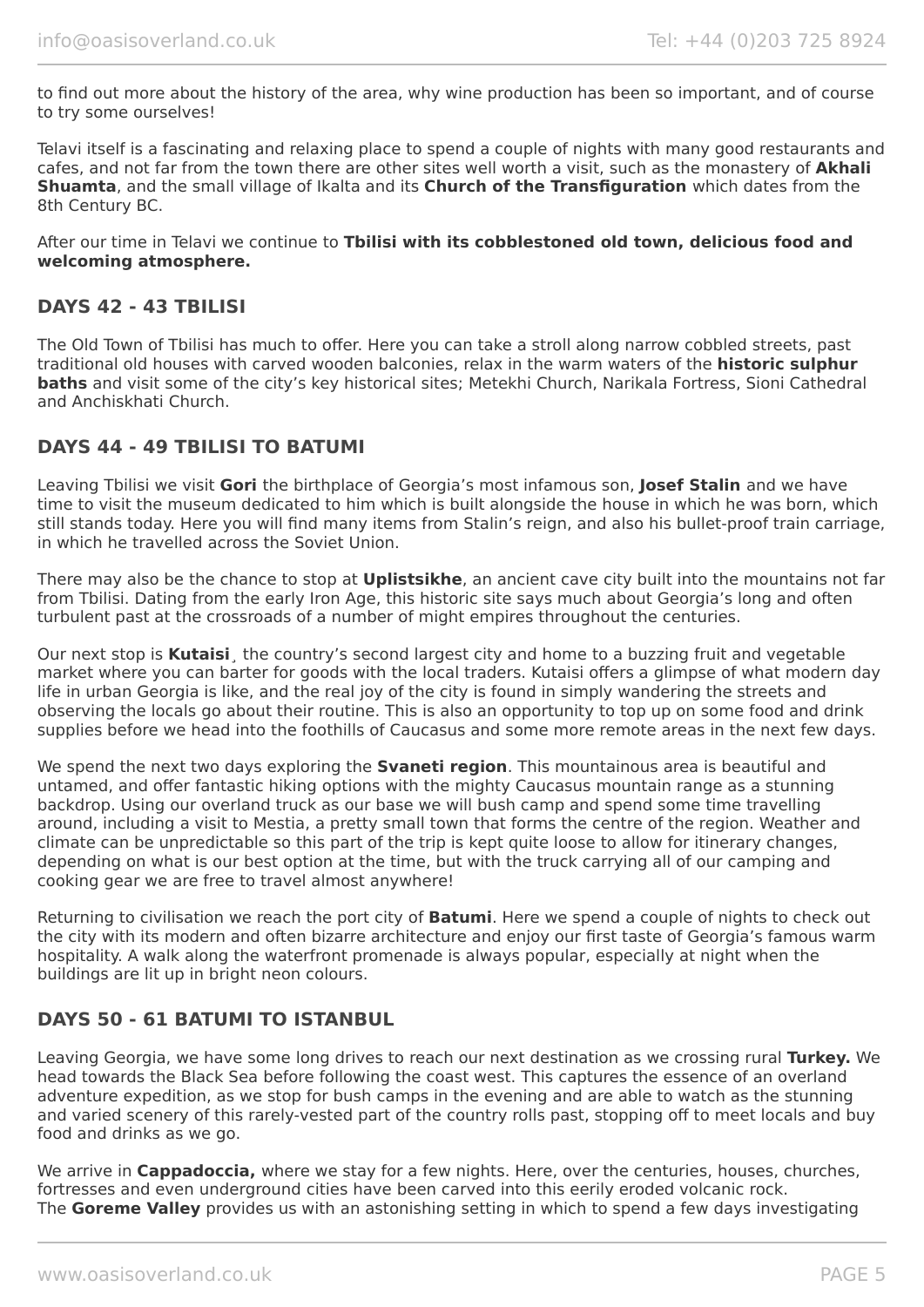the region. Why not take in the scenery from the skies in a **Hot Air Balloon flight** (optional). We will take you to one of the underground cities where you can explore alone or with a guide this ancient and mysterious area!

After a few days in Goreme we continue west towards **Pamukkale** where we will spend a night and there is the opportunity to swim in warm, mineral-rich waters. We then travel further west and finally reach the **Aegean Sea** in **Selcuk** where we will spend a couple of nights. Here we find **Ephesus**. Built by the Greeks a thousand years before Christ and then rebuilt by the Romans, this immense ancient city boasts an amphitheatre that can seat 24000 and a harbour with no water - still in good condition after all these years.

Turning north drive through olive groves and rural settlements to **Gallipoli** and the **Straits of the Dardanelles**. In World War I, on this blustery and exposed peninsula, ANZAC and British Forces struggled unsuccessfully for nine horrendous months to dislodge Turkish troops from the hills above the beaches. It is a moving experience to visit the war graves and battlegrounds where so much suffering and unnecessary loss of life took place. We camp overnight here before arriving in the city where East meets West, the huge metropolis of **Istanbul**.

We arrive in Istanbul, where we have a free day to explore, but with so much to see and do you will almost definitely want to stay a bit longer! An urban area of nearly 15 million, and one of the world's liveliest cities, it is a place full of history and rich in culture. You can choose to spend visiting one of the many famous sights such as the iconic **Hagia Sophia** and stunning **Blue Mosque,** or strolling around the **Grand Bazaar** on the lookout for some bargains. During the evening be sure to try some of the wonderful local cuisine, such as authentic **kebabs, baklava** or any of the many other treats on offer.

## **DAYS 62 ISTANBUL**

Your trip ends after breakfast.

# **ESSENTIAL INFORMATION ABOUT YOUR TRIP**

## **ARRIVAL & ACCOMMODATION**

**Trip Joining Point:** Interhouse - Bishkek

**Start Time Day 1:** 08:00

**Address:** 91/1 Manas Ave, Bishkek

**Telephone:** +996 705 123 456

**Website:** [www.interhouse.life](http://www.interhouse.life/)

**Email: [bishkek@interhouse.life](mailto:bishkek@interhouse.life)**

All prices listed are approximate and subject to limited availability.

| <b>Room Type</b> | <b>Price</b> | <b>Description</b>            |
|------------------|--------------|-------------------------------|
| Dorm             | US\$15.00    | Per person, shared facilities |
| Double/Twin      | US\$45.00    | Per Room, shared facilities   |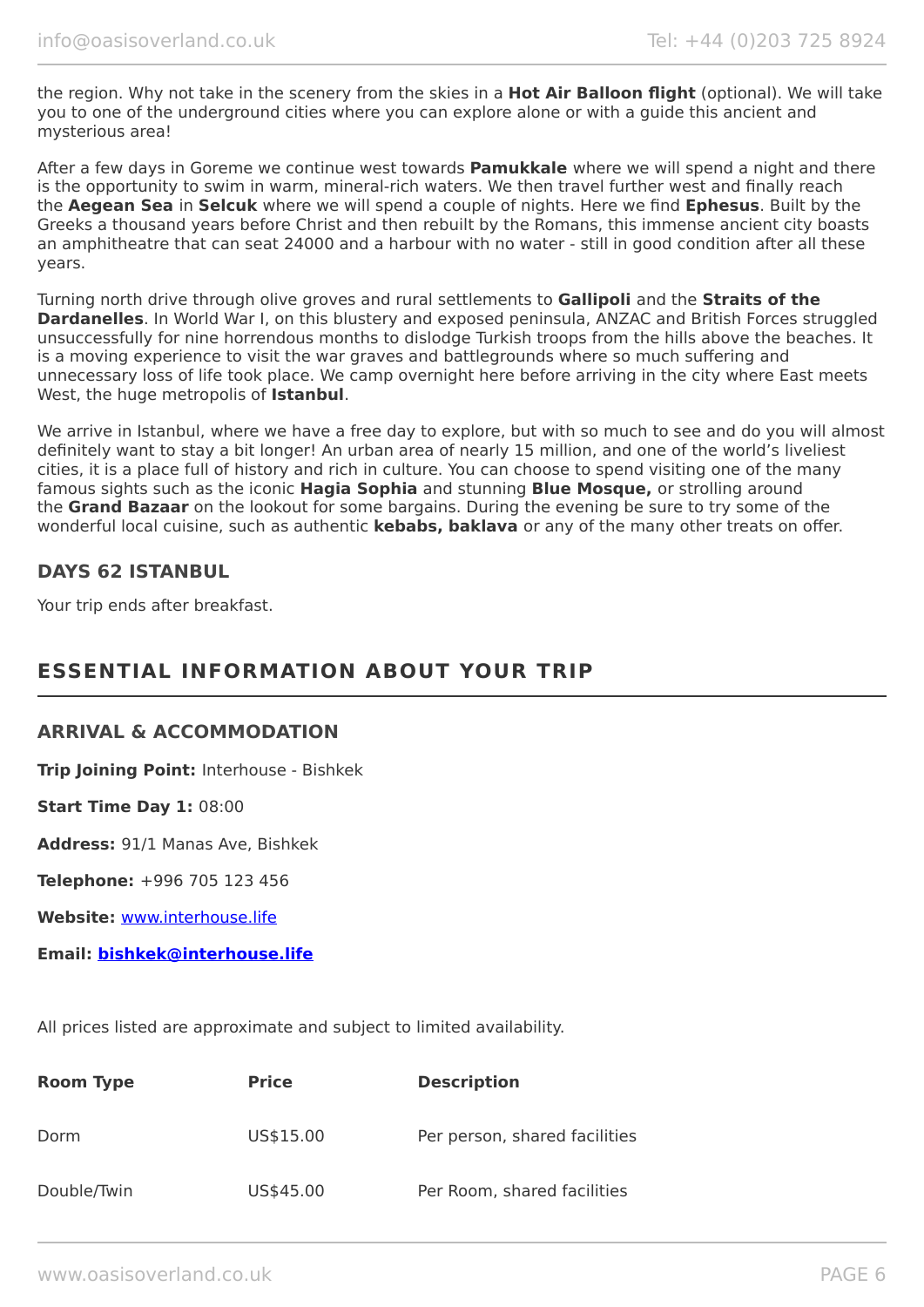Double/Twin US\$50.00 Per Room, en-suite facilities

#### **The trip starts from the Interhouse at approximately 8am on the morning of Day 1 of your trip.**

The hostel is situated in a quiet place in the centre of Bishkek, just a 10 minutes walk from MosSovet (crossing of central streets Moskovskaya and Sovetskaya).

### **PRE-TRIP ACCOMMODATION:**

We provide a free service for booking pre-trip accommodation and airport transfers. Just log in to **[My](https://oasisportal.eecsoftware.com/login.php) [Oasis Account](https://oasisportal.eecsoftware.com/login.php)** and select the accommodation / transfer required, or contact us direct. We will require your flight number, arrival time, and arrival date so please ensure this information is forwarded to us as soon as you have booked your flight. Please book this service as soon as you have booked your flight and no later than 6 weeks prior to departure, after which a late booking fee will apply. If you have booked through a travel agent you will not have an account allocated, so please contact your agent to request pre-trip accommodation and airport transfers.

Double, twin, and triple rooms will be provided subject to availability, where requested. However when not available we may need to book other rooming arrangements, and will fit these as closely as possible to your request. Those travelling solo will be put in shared rooms to reduce the costs to them, which may be dorm rooms or twin/triple shares with other Oasis Overland travellers. Single rooms may be available in some cities for solo travellers, and we will arrange this for you on request, subject to availability.

If you are arriving early in the morning and you would like to check in immediately, you may have to reserve your room for the previous night to ensure direct check in, otherwise you may have to wait until normal check in times (usually 1pm to 2pm).

Accommodation costs for any additional nights are payable direct to Interhouse City Centre Hostel on arrival, in Kyrgyzstani Soms or US dollars.

#### **AIRPORT TRANSFERS:**

#### **Airport Transfer Costs:** Approximately \$30 USD

Transfer costs are per person and are payable to the transfer representative on arrival. On arrival into Bishkek airport you will be met by a local representative who will take you to the group joining Hotel. The driver will have your name on a sign with Novi Nomad. If you have not arranged an airport transfer there is a taxi rank outside of the airport, expect to pay approximately \$30 USD.

We recommend to change some currency into Kyrgyzstani Som in the airport at an ATM's, rates in town for changing cash are better than at the airport.

### **PRE-DEPARTURE MEETING**

There will be a pre-departure meeting in the starting hotel the night before the start of the trip, usually around 6:00pm. There will be a notice in reception advising the exact time and here your crew will explain how the day to day running of the trip works. Your Tour Leader will **collect your Local Payment** money as well as 2 photocopies of your **passport information page**, **insurance policy details** with policy number and confirmation that the duration will cover you for the entire trip and a **24-hour emergency assistance** telephone number. It is essential that you attend this meeting - please let the UK office or your tour leader know if you are unable to do so.

## **POST TRIP ACCOMMODATION AND AIRPORT TRANSFERS**

Post-trip accommodation can be arranged with your Tour Leader during the trip or directly with the hotel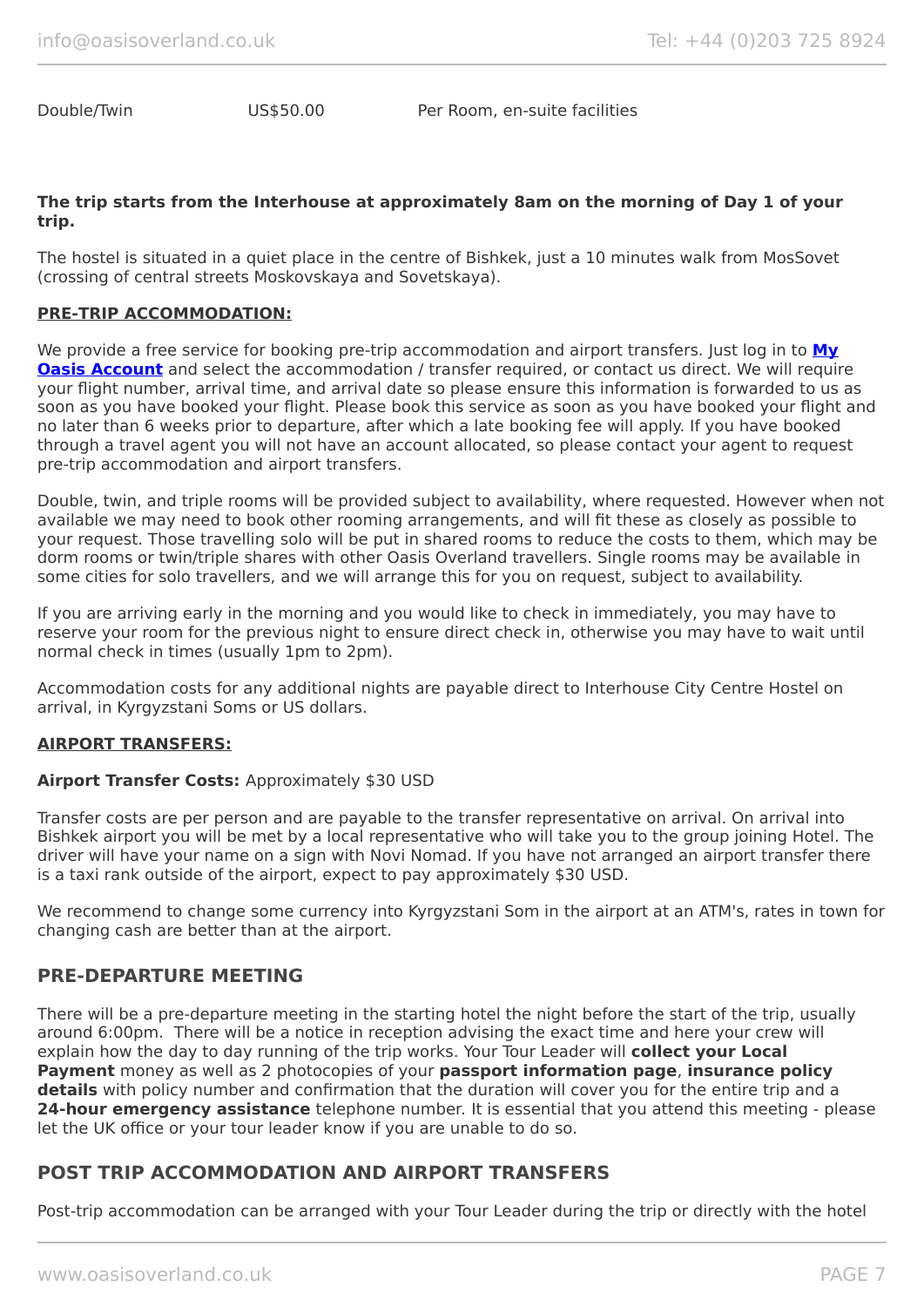on arrival. The return airport transfer can be arranged through your hotel / hostel and is not included, it is at your own expense. We regret these services cannot be arranged via the Oasis office before departure.

## **FLIGHT INFORMATION**

**Starting in Istanbul -** If you plan to collect your Iranian visa in Istanbul, we recommend that you arrive at least five working days before your trip departure date and take in to account any days the embassy/ consulate may be closed (holidays, weekends etc)**.**

**Starting in Tbilisi, Bishkek or Dushanbe -** Please note that our trip leaves the city on Day 1 - we recommend arriving a day or two earlier if you wish to make the most of the sights and attractions of the relevant city and surrounding areas.

**Starting in Ashgabat -** Because of restrictions on tourism in Turkmenistan, we advise arriving no earlier than the day before the trip begins. Please note that pre-trip accommodation in Ashgabat must be booked and paid to Oasis Overland before travelling.

**Return flights** must be booked for at least the day AFTER the trip is due to end, but flexible tickets are best in case of unforeseen delays. You may wish to allow some extra time to explore your departure cities.

There are many online flight search engines such

as **[www.skyscanner.net](http://www.dpbolvw.net/click-5720161-10639348)** or **[www.ebookers.co.uk,](http://www.ebookers.co.uk/)** flights can also be booked direct with airline websites or through travel agencies. Please inform us of your flight details through your online account, as airport transfers can be arranged for various trips.

**One way ticket -** If you intend to travel on a one way ticket to meet up with one of our trips, without possessing an onward flight ticket - we recommend that you have a copy of your payment confirmation/ receipt (that you will be sent at time of your balance payment) available at immigration to assist easy entry.

**Departure Taxes -** Please check with your Travel Agent or Airline if your flight ticket already includes a departure tax payment out of the country. If it does not - please budget for approx US\$30 to \$70 USD - to be paid in US\$ only.

## **PASSPORTS**

Your passport must be valid for at least 6 months AFTER your trip finishes. This is a general requirement for all of the countries we travel to on our trips.

If you have dual nationality you can only use one passport for the entire trip. It is your responsibility to ensure you have all the relevant visas you require.

Please bring 2 photocopies of your passport details to give to your tour leader.

As a guideline, you will need at least 1 blank page per country in your passport after you have obtained the relevant visa's before your trip commences.

## **VISAS**

The information below is to be used only as a guide and may change without prior notice. It is advisable to contact the relevant embassy in plenty of time before the trip departs to check the current visa requirements**.** It is **your responsibility** to ensure you have all the relevant visas you require**.**

#### IMPORTANT: **Once you have booked this trip, please contact the office for information on your Visa Document Pack.**

To acquire all the necessary visas before travelling it may be necessary to submit your passport to a number of different embassies at different times and the timings of supporting documents being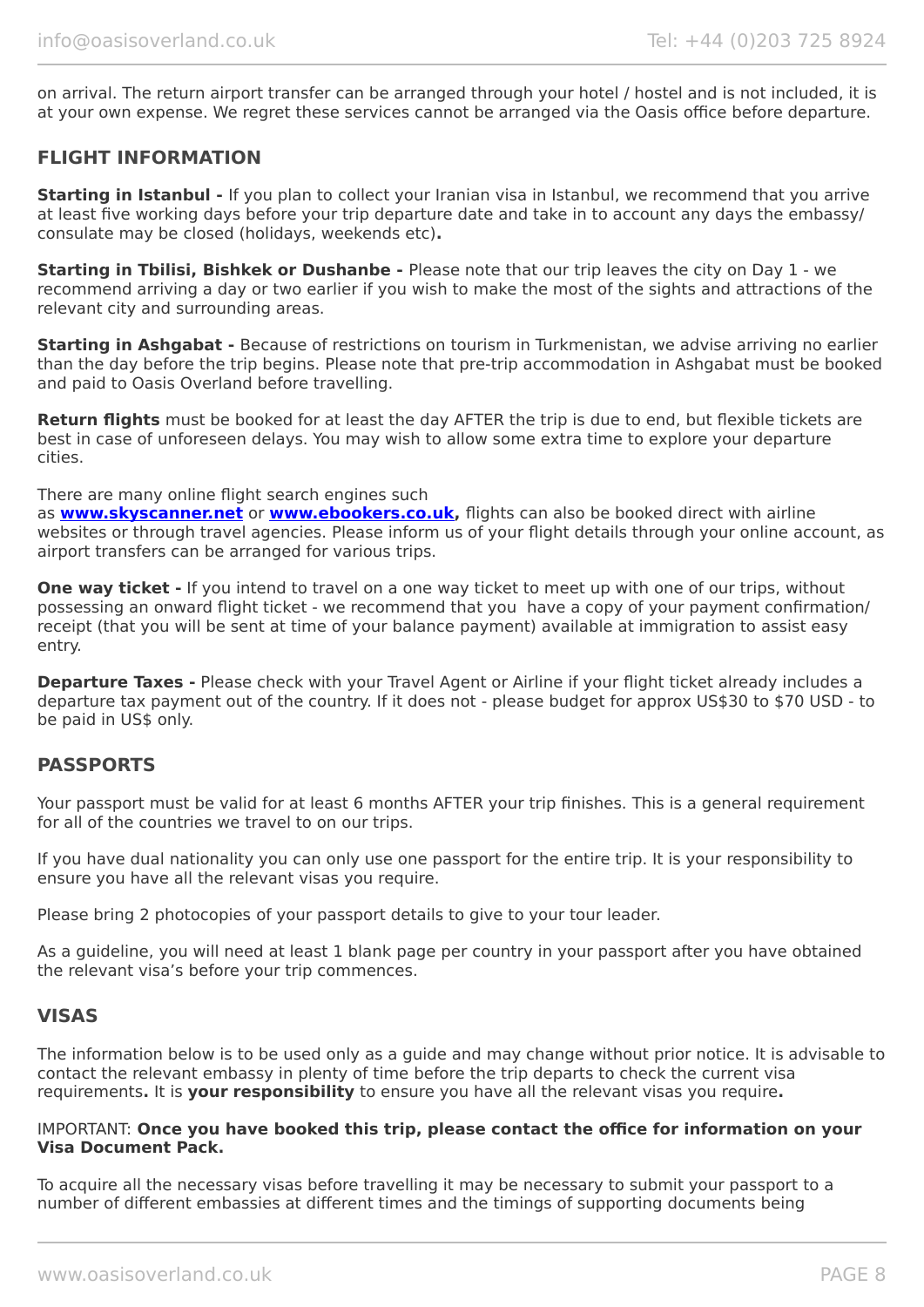processed can be unpredictable, so we recommend you remain in your home country for two months before starting your Oasis Overland trip. If you are travelling beforehand, please contact us.

## **Visas must be paid for in USD cash ONLY when obtained on the trip.**

Most of the countries we travel through in Central Asia require a visa. Prior to departure you will be provided with full and comprehensive information that will guide you through the process and give you all the tools you need to help get your visas. Visas for trips in South East Asia can be obtained either en route or at the border.

All information given pertaining to visas is given in good faith and is accurate, to the best of our knowledge. The rules and timings for obtaining each visa can vary enormously from one embassy to the next, and the processes and requirements can and often do change overnight and without prior notice. Please allow time for unexpected delays and be regularly contactable in the months running up to your trip - we will need to be able to be in touch with you.

We will do everything we reasonably can, in liaison with our strong support network of local operators and agents, to help you get all your visas in time and with minimal inconvenience and cost. But please remember it is ultimately your own responsibility to check the visa requirements for your nationality with the relevant authorities and officials and to ensure you have all the necessary valid documents for your trip and we offer no guarantees that your applications will be successful; these decisions are ultimately in the hands of the officials in the various countries we visit. We have no influence over their decisions.

| <b>Country</b>      | <b>British</b> | <b>Aust</b> | <b>NZ</b> | <b>S.African</b> | <b>USA</b> | <b>Canadian</b> |
|---------------------|----------------|-------------|-----------|------------------|------------|-----------------|
| <b>Turkey</b>       | £15            | £45         | Free      | £15              | £15        | £45             |
| Azerbaijan          | E20            | E20         | £20       | £20              | E20        | £20             |
| Georgia             | Free           | Free        | Free      | Free             | Free       | Free            |
| <b>Armenia</b>      | Free           | £5          | £5        | Free             | Free       | Free            |
| <b>Turkmenistan</b> | £80            | £80         | £80       | £80              | £80        | £80             |
| <b>Uzbekistan</b>   | Free           | Free        | Free      | £40              | \$20       | Free            |
| <b>Kazakhstan</b>   | Free           | Free        | Free      | £35              | Free       | Free            |
| <b>Tajikistan</b>   | £70            | £70         | £70       | £70              | £70        | £70             |
| Kyrgyzstan          | Free           | Free        | Free      | £40              | Free       | Free            |
| China               | £150           | £150        | £150      | £150             | £150       | £150            |

An informative and well-written independent guide to Central Asia visas can be found at **[www.caravanistan.com.](http://www.caravanistan.com/)**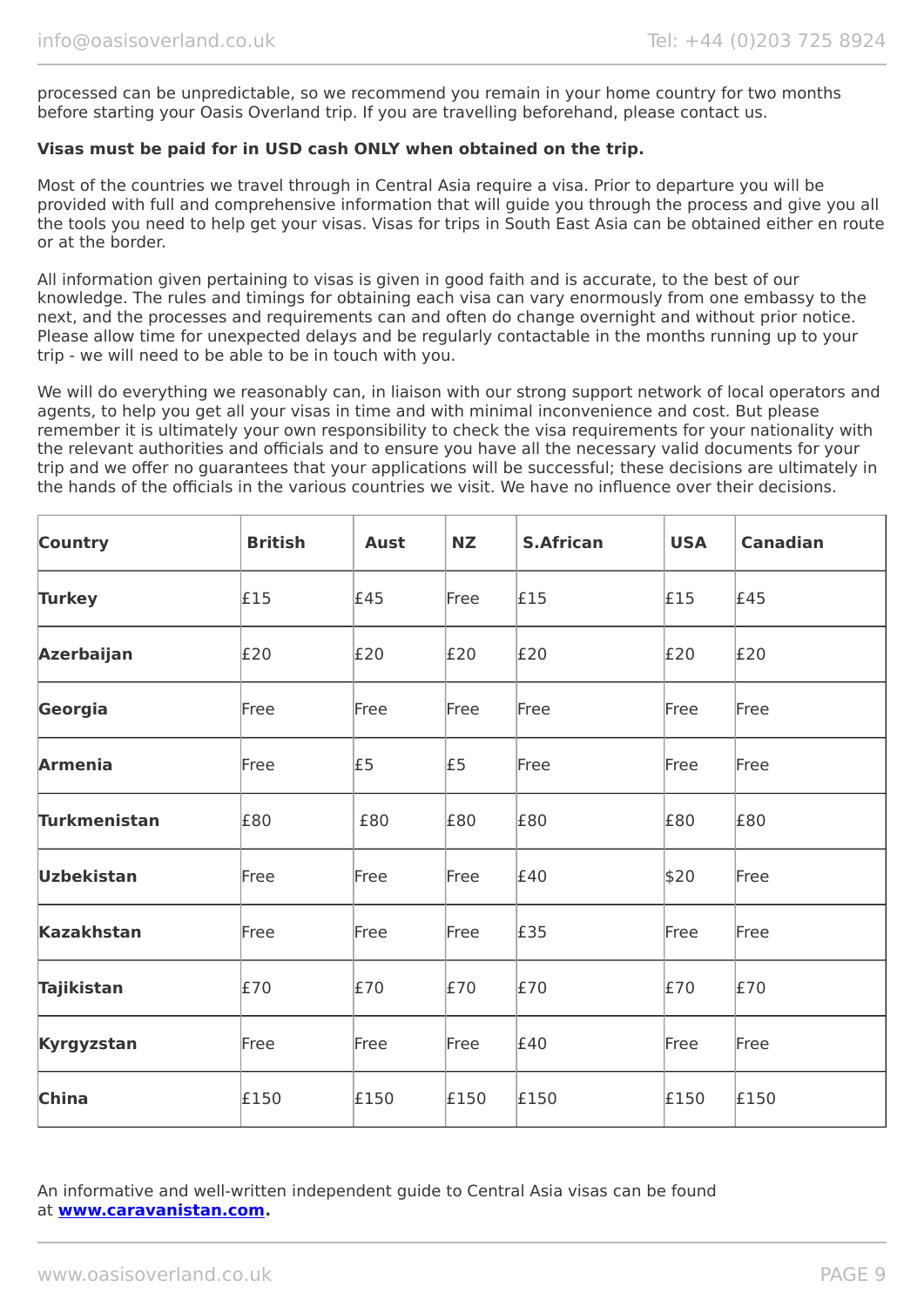#### **Armenia**

Passport Holders from UK, Ireland, USA, Canada and most EU countries will not require a visa to enter Armenia.

**Australia and New Zealand passport holders** will require a visa to enter, this can be purchased at the border on arrival. Approximate cost is \$7 USD.

Passport Holders from other countries, will need to check the current visa requirements with the relevant consulate, and whether you need to obtain the visa in advance.

#### **Azerbaijan**

All Passport Holders require an E-visa in advance. E-visa's can be applied for through the following link: **<https://evisa.gov.az/en/>.** Details for the visa application will be emailed to you a few months before your trip departs. Approximately £25.

#### **Georgia**

Passport Holders from UK, Ireland, Australia, New Zealand, USA, Canada, South Africa and most EU countries will not require a visa to enter Georgia.

Passport Holders from other countries, will need to check the current visa requirements with the relevant consulate, and whether you need to obtain the visa in advance.

#### **Kyrgyzstan**

Passport Holders from UK, Ireland, Australia, New Zealand, USA, Canada and most EU countries will not require a visa to enter Kyrgyzstan.

Passport Holders from other countries, will need to check the current visa requirements with the relevant consulate, and whether you need to obtain the visa in advance.

#### **Tajikistan**

All Passport Holders require an E-visa in advance. E-visa's can be applied for through the following link: [www.visa.gov.tj.](https://www.visa.gov.tj/index.html) Details for the visa application will be emailed to you a few months before your trip departs. A GBAO permit is also required for travel in the High Pamirs. Approximate cost of both is \$70.

#### **Turkey**

Passport Holders from UK, Ireland, Australia, USA, Canada and most EU countries will require a visa to enter Turkey.

If you require a visa you will need to apply online for an E-Visa and this must be obtained before you enter Turkey. You can apply through the following link [www.evisa.gov.tr](https://www.evisa.gov.tr/en/) . Follow this link **only** – there are many fake and bogus websites that provide a front for fraud and data-hacking that claim to offer this service.

Once you pay for the visa online, you will need to print the receipt to show at the border on arrival and obtain your entry stamp.

Details for your application will be emailed to you a few months before your trip departs. Cost will depend on the embassy in your home country.

Nationals of **New Zealand** do not require a visa for Turkey and can get free entry on arrival without applying for an E-Visa.

Passport Holders from other countries, will need to check the current visa requirements with the relevant consulate, and whether you need to obtain the E-Visa in advance.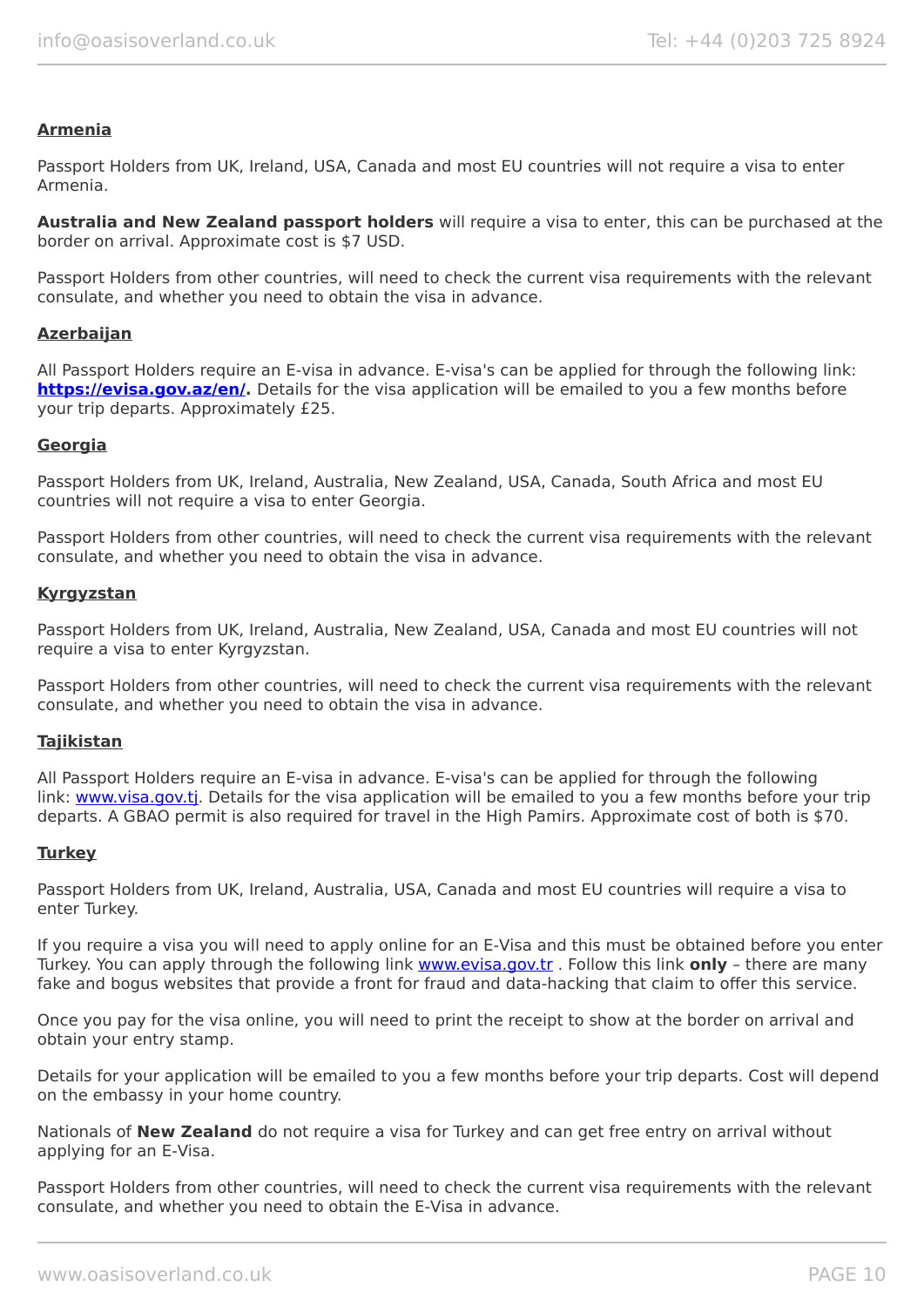### **Turkmenistan**

All nationalities must obtain a Letter of Invitation (LOI) in advance, before joining the Oasis trip. You will need to apply for a Letter of Invitation before you can obtain a visa for Turkmenistan. Once you have the LOI you will be able to apply for the visa at the border on arrival if you are travelling by land, or at the airport on arrival if you are flying into in Ashgabat.

Oasis Overland will provide you with the LOI included in your trip price. Approximate cost of the visa on arrival is \$110 USD and will vary depending on your nationality.

Details for the LOI process and visa application will be emailed to you a few months before your trip departs.

#### **Uzbekistan**

In February 2019 Passport Holders from UK, Ireland, Australian, New Zealand, Canada and most EU countries can obtain a Free visa into Uzbekistan at the border on arrival. American passport holders will need to apply for an e-visa before arrival into Uzbekistan. The visa cost is approximately \$20 USD.

Passport Holders from other countries, will need to check the current visa requirements with the relevant consulate, and whether you need to obtain the visa in advance.

## **VACCINATIONS AND HEALTH**

It is possible that you may require some vaccinations for your trip, depending on the areas that you are visiting. As we are not medically trained, we are unable to give detailed advice on vaccination requirements, so please use the information below as a guide only. We have worked closely with **Nomad Travel Clinics** for many years and they offer Oasis travellers a **10% discount** on vaccinations, antimalarial drugs, first aid items, clothing and equipment, just enter discount code OASIS1000 at **[www.nomadtravel.co.uk](http://www.nomadtravel.co.uk/)**. Alternatively you can check out the **[fit for travel website](http://www.fitfortravel.scot.nhs.uk/home.aspx)** for more travel health information or consult a reputable travel clinic or your GP for information and advice. We suggest that you allow at least 8 weeks to get all your vaccinations.

**Yellow Fever** - Being vaccinated against Yellow Fever and having a valid certificate and a photocopy is deemed compulsory in many countries we visit, especially at certain borders and are needed if you are entering from an infected country. You can view a list of countries requiring a certificate through the World Health organisation **[http://www.who.int/ith/ITH\\_country\\_list.pdf](http://www.who.int/ith/ITH_country_list.pdf)** 

**Rabies** - Vaccinations are regularly recommended for some of the countries that we travel through especially if time and money are not a deterrent.

**Malaria** - In some of the areas we visit there is a risk of contracting Malaria. You must be aware that whatever malaria prophylactics you are taking, they only offer partial protection. They must be coupled with your own physical efforts against being bitten - which is the best prevention. Malaria-carrying mosquitoes come out at sunset so from this time you should wear long sleeves and trousers. Exposed skin, especially ankles, should have insect repellent containing 'Deet' applied to them. Your crew will advise on where the worst affected areas are on the trip. There are a number of prophylactic malaria treatments on the market & requirements change. It is also wise to take a sample of whichever prophylactic you choose, a few weeks before you leave. This way you may determine early on if you have any adverse reactions so you can change the regimen if necessary. Please consult a reputable travel clinic or GP for advice. For more information

visit **[www.nomadtravel.co.uk](https://www.nomadtravel.co.uk/) or [www.fitfortravel.scot.nhs.uk](http://www.fitfortravel.scot.nhs.uk/)**

**Altitude sickness** - This is caused by thin air (due to lack of oxygen) and can affect anyone arriving at high altitude (above 3000mtrs). The symptoms are headaches, dizziness, shortage of breath and possibly nausea. To avoid this or alleviate the symptoms make a point to acclimatize by arriving into a high altitude destination a few days early and make sure you do not over exert yourself, rest for a few hours, avoid drinking alcohol, smoking, large meals and drink plenty of water.

As we are travelling mostly by land (as opposed to flying into a high altitude location) we should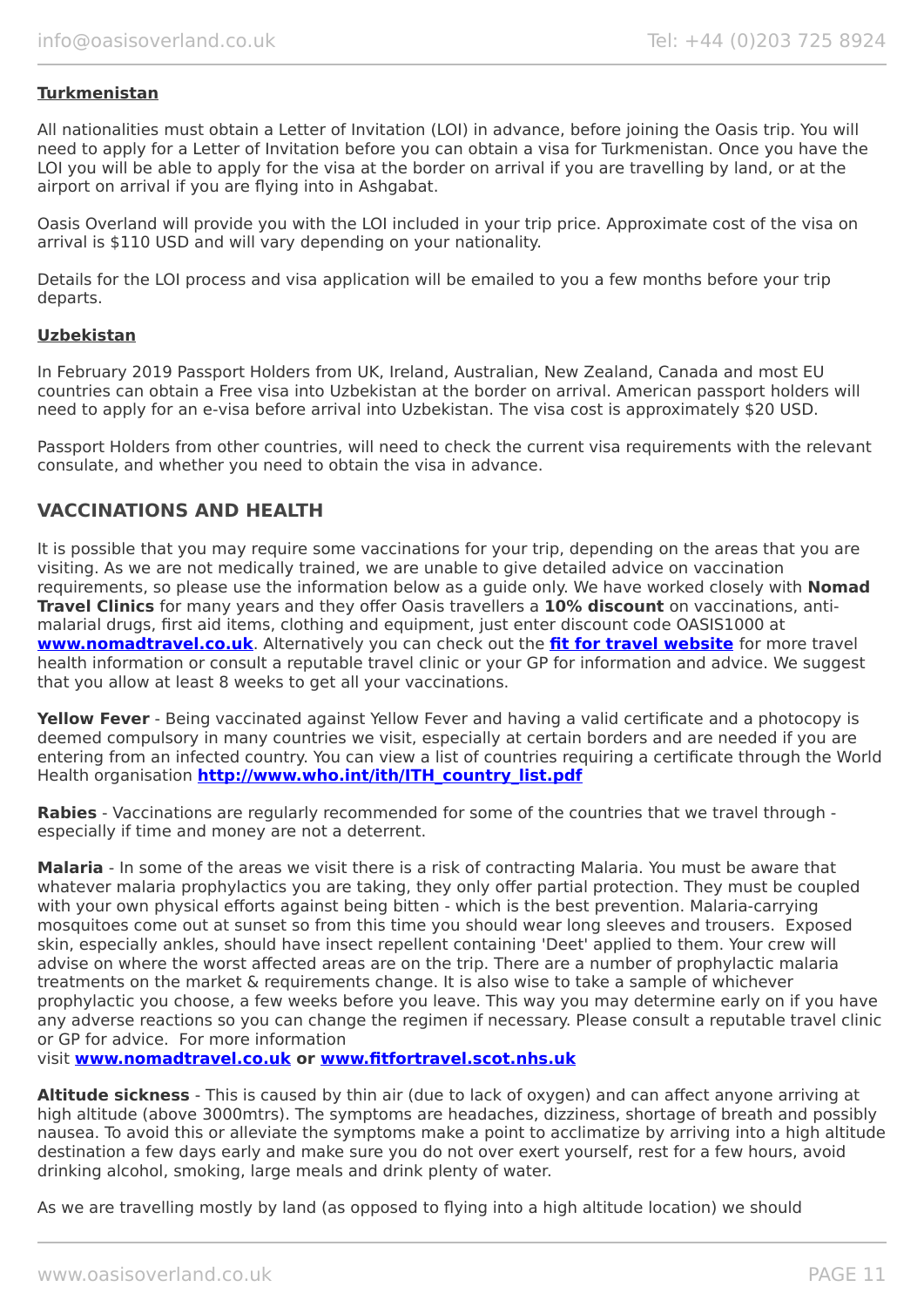acclimatise gradually, and so avoid 'soroche', mountain sickness.

**Dengue** - Unlike the malaria mosquito, which bites at night, the dengue carrying mosquito bites during the day. Some areas we travel to do have occasional outbreaks & it is therefore advised that you take care not to be bitten during the day as well as at night. There is no vaccine available.

**Opiates and Prescription Medicines in Central Asia** - Please note that all opiates and their derivatives are highly illegal in Central Asia, particularly Turkmenistan and Uzbekistan. Any products containing opiates, such as codeine or co-codamol are illegal and if you are found in possession of them you may be arrested as a drug-trafficker. Ensure that all personal medication is clearly labelled. If you are travelling with prescribed medicines you will need to have a copy of the signed doctor's prescription with you.

These rules can change without notice, so if you have any queries it is advisable to check travel advice provided by the **[British Foreign and Commonwealth Office,](https://www.gov.uk/foreign-travel-advice/uzbekistan/entry-requirements) which provides specific information for each country on the latest requirements.**

## **TRAVEL INSURANCE**

It is a compulsory requirement that you have adequate travel insurance before you join any Oasis Trip & at the very least are insured for all necessary medical & repatriation costs incurred.

You will be asked to provide the following details in **My [Oasis Account](https://oasisportal.eecsoftware.com/)** if you have not already done so: travel insurance name, insurance policy number & insurance emergency telephone number. You will also be required to give a copy of your policy with this information to your Tour Leader on arrival with confirmation that the policy duration is sufficient to cover you for the entire duration of your trip. It is also wise to leave a copy of your insurance policy with a friend or relative for safe keeping.

We believe that your safety and holiday enjoyment are very important. It is a mistake to think that "it will never happen to me". It is also very important that you are covered for all the activities that you may wish to undertake while on our trip. It is extremely important that you check the full extent of your cover related to 24 hour Medical Emergency Assistance. In the event of you needing medical treatment you want to know that you have the best cover available to you. Your policy should include adequate Medical Emergency and Repatriation cover as well as Cancellation, Baggage and Personal Liability cover. You need to be aware of EXACTLY what activities your policy covers you for. Please note that skiing is not usually covered in most insurance policies.

We offer tailor made Overland Adventure Travel Insurance that covers most of the adventure and sporting activities on our trips.

For further information on the insurance we offer, the activities covered and costs, check out the **[Travel](https://www.oasisoverland.co.uk/travel-insurance) [Insurance](https://www.oasisoverland.co.uk/travel-insurance)** section of our website. You can purchase our insurance by logging into **[My Oasis Account](https://oasisportal.eecsoftware.com/)** and click 'Buy Insurance' or through the following **[link](https://www.campbellirvinedirect.com/oasisoverland/)**.

## **MONEY, BUDGETS AND LP**

#### **Local Payment (LP)**

**LP** is part of your overall trip payment and is the most cost effective and practical way to get hard currency to the Middle East and Asia to pay for a variety of your day-to-day local costs (i.e. all meals prepared by the group, campsite fees, gas, and certain activities listed in the brochure) which cannot be pre-paid from the UK. It is a guaranteed amount, set before your trip departs, and unlike 'group kitty' systems we will not ask you to contribute more once the trip is underway.

**Please note:** Your LP is payable to your Tour Leader on the morning of departure in US\$ Dollars CASH ONLY. Make sure that all your notes are in good condition. Old, torn or marked notes are often refused by the banks and we will therefore be unable to accept them either. Please do not bring all of your Local Payment in US\$100 notes and also make sure that they are post 2013 and do not have a serial number starting with CB**.**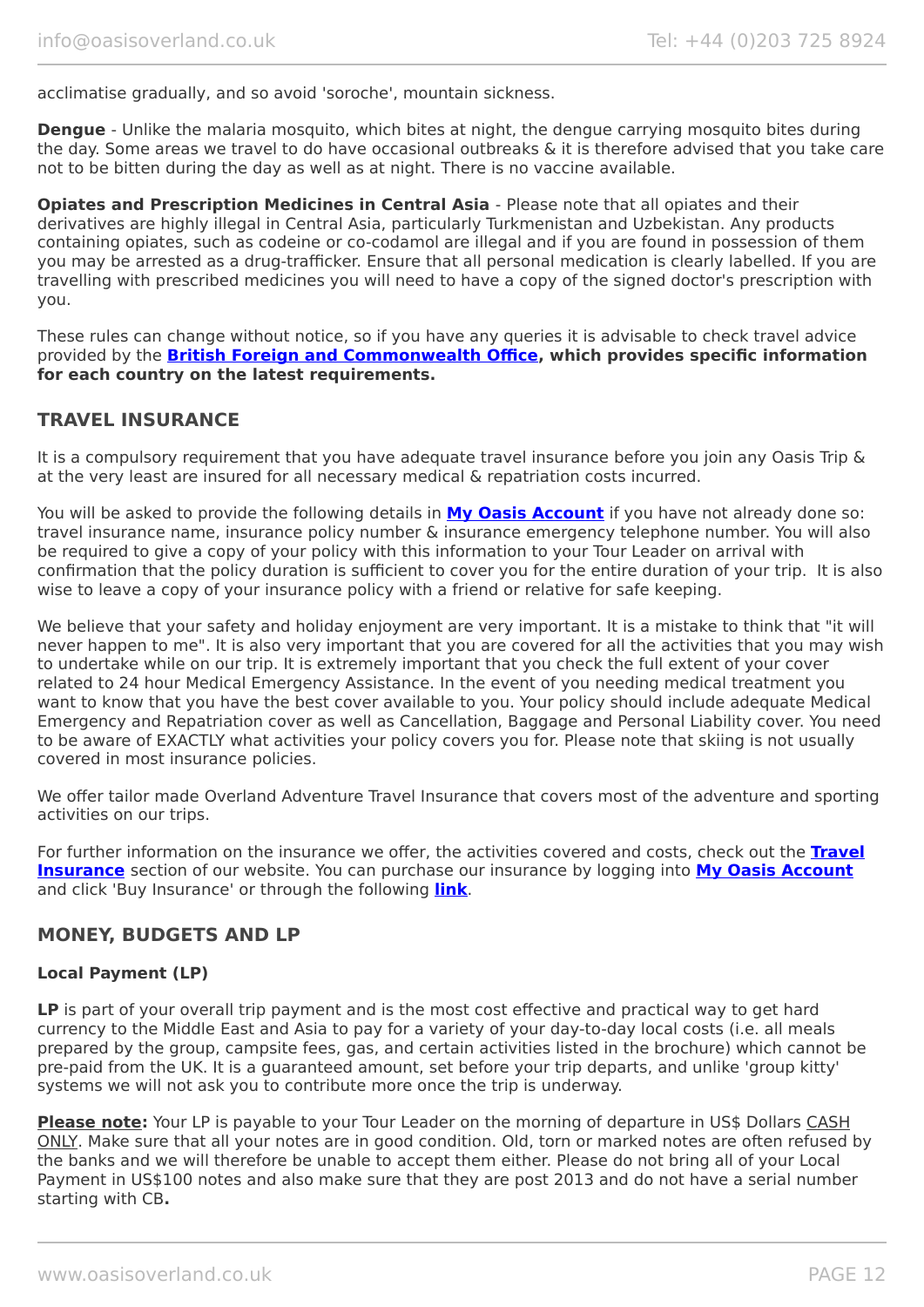#### **How to bring your currency?**

Past Oasis travellers have fed back that they have felt, as a general rule, it is best to bring your money in cash as a combination of Euros and US dollars. Euros are of course the best currency throughout Europe, Turkey, the Caucasus and Iran, and for all of Central Asia and China US dollars are favourable. Pre-paid travel currency cards are also an option if you are concerned about bringing all your money in cash but we advise bringing at least 50% of your money in cash. Some travellers worry about carrying so much cash with them, however all Oasis Overland trucks are equipped with an onboard safe for the security of your money and passport.

US dollars dated pre-2006 are not generally accepted so please ensure your notes are dated 2013 onward possible and are in a clean condition with no writing on the notes. Scottish pounds are usually not accepted.

**Turkmenistan -** is a largely cash-based economy; in all of the country there are very few ATMs, all in Ashgabat, and these are often out of service. Credit/debit cards and pre-paid currency cards are very difficult to use. Please budget for your time in Turkmenistan entirely in US dollars cash. It is possible to change money in hotels and at bureaux de change at a set exchange rate.

#### **Spending Money**

From past traveller feedback, US\$150 to US\$200 per week should cover costs such as meals out (on average 50% are supplied), soft drinks and beers, email and communications, souvenirs and other general spending. Personal spending habits and budgets differ greatly from person to person. Budget on optional activities and visa costs separately (see visa section above and optional excursions page) and allow extra for your Local Payment contribution.

#### **Changing money**

Change your money only at banks, hotels, airports or official exchange bureaus. It is illegal to change money on the street, as these people will normally be opportunistic thieves or undercover police. Your crew will advise you where and when you can change money & with what means. It is also a good idea to have a small CASH emergency fund, to allow for the unexpected.

#### **Credit and Debit Cards**

If using credit or debit cards (bear in mind these cannot be used in Turkmenistan) Visa is best; Mastercard and American Express have limited access through parts of Asia. Please note that usually you will be given local currency and NOT US\$ or £GB. We recommend that you inform your bank that you will be using your card abroad to avoid it being blocked.

#### **Pre-Paid Travel Currency Cards**

These cards are similar to normal Credit and Debit cards but they can be pre loaded with cash before you travel with a set amount allowing you to withdraw this cash using the card at normal ATMs. It is a more secure way to access cash on your trip, but again do not rely on these as your sole means of funds on a trip - (please refer to the ATM section). Several banks and companies now offer these cards, but be sure to look into the rates for withdrawing cash when making your decision. Pre-paid cards that use Visa are preferable to Mastercard, which can be difficult to use.

#### **ATMs**

These are available in most major cities along our route and allow you to withdraw local currency only. We discourage you from relying on your ATM card as a primary source of funds in case it is lost/stolen/ swallowed, or the machine isn't working. In some destinations we probably won't even see a bank or ATM for days on end. Even where do find them, they cannot always be relied upon - things change, and ATMs don't always work! Besides memorising your PIN, it is also important to be aware of your daily withdrawal limit and bank withdrawal costs.

#### **Tipping**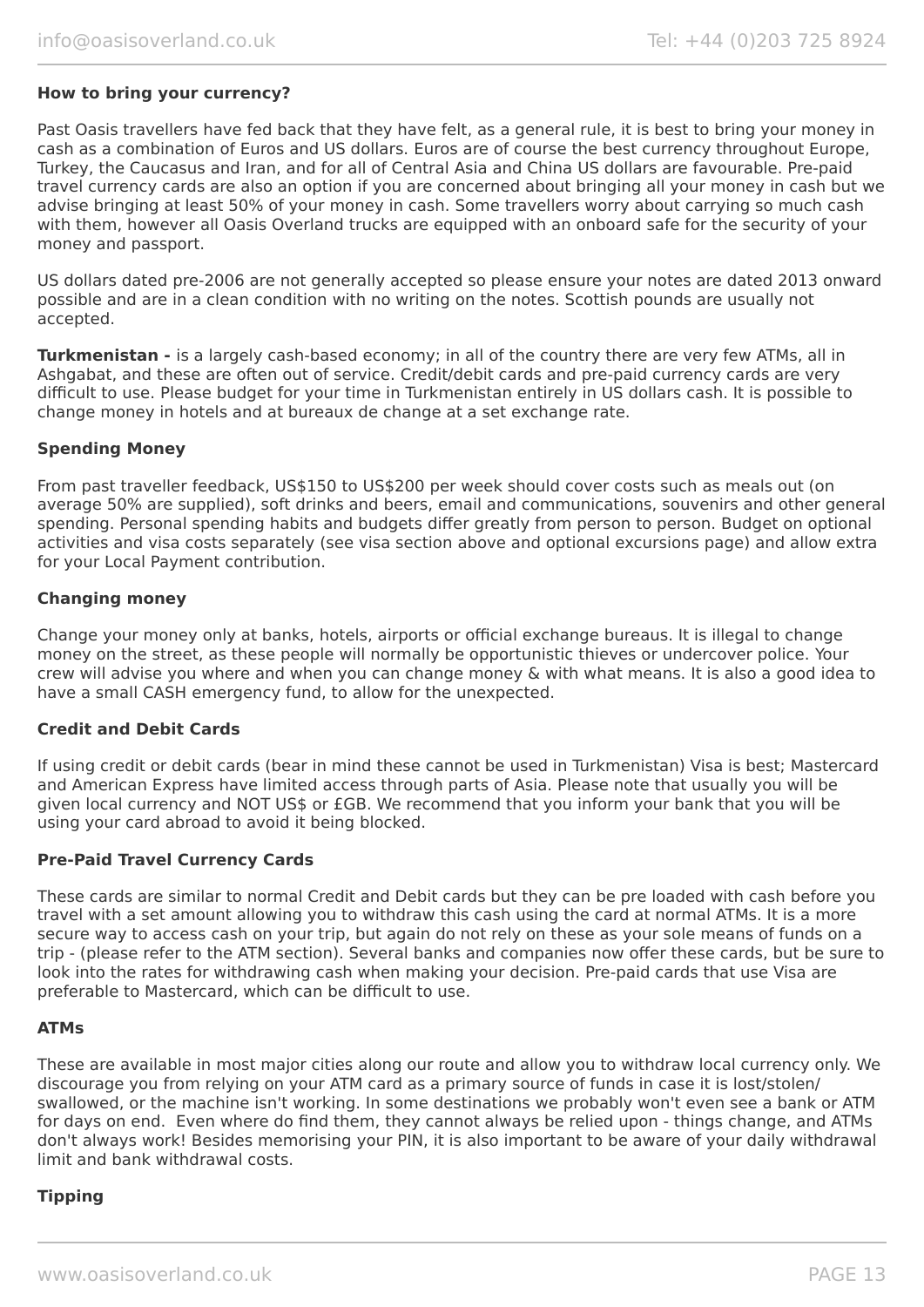Is often expected and relied upon. It is often more than a reward for services well done, but, as wages are extremely low, it is an accepted means of supplementing an income. If you would like to leave a tip for any activity/individual, you could organize this as a group and give a tip at the end. A recommended amount for restaurants is usually 10% of your total bill and similar for activities. Some countries also add an extra Government tax on restaurant bills.

Because it can be difficult to know what to tip, and because it has such importance in some areas both economically and culturally, there may be times and activities for which your crew will make it clear what level of tipping is 'customary/expected'. They may also be quite enthusiastic or assertive in encouraging you to take account of these suggestions. This is motivated by the knowledge of how important tipping can be, and the offence or confusion that can be caused when local people are tipped poorly. In the end, tipping remains at the discretion of the individual, but our crew will continue to advise on normal or average rates, and we would ask you to carefully consider the economic or personal impact of being seen as 'under tipping'. We know that many who travel with us are on a tight budget, but ask you to consider that those we work with locally may also face financial hardship, and also work very hard to try to give you unrivalled service/ experiences.

As a very rough guide, we would suggest that you budget for an amount equal to 10% of the local payment for your trip, plus 10% of the cost of any of the listed optional excursions that you wish to do. The amounts you end up tipping may vary from a rigid 10%, but hopefully this will help you budget in general.

In the past we have been asked by travellers about tipping your Oasis Crew. If you choose to do this, it would be budgeted separately from the above. Our guys work very hard at making your trip a great travel experience. Working overseas can often be challenging and they are pretty much on call for you 24 hours a day, so it's appreciated as a thank you for hard work and good service, but of course not mandatory. Our suggestion is to budget around US\$1 a day.

## **CLIMATE**

You will experience a variety of climates and weather conditions in Asia. At times it can be **very hot**, with temperatures reaching 40°C or higher in the deserts of Turkmenistan, Uzbekistan and China. On the other hand, it can get **very cold**, dropping to -5°C or lower in the mountains of Kyrgyzstan and Georgia. Though much of the trip will pass through dry areas where rainfall is rare, you will also travel in regions that can have rainfall year-round or at times even snow. So it is important to bring suitable clothing and camping equipment for all conditions. **[View Central Asia Climate Chart](https://www.oasisoverland.co.uk/central-asia-climate-chart)**

The climate in South East Asia is tropical, with high temperatures and generally quite humid year-round with rainfall is common, especially in the afternoon. The rainy season lasts roughly from May to October, but even during this time of year the rains usually take the form of short, heavy showers.

## **WHAT TO TAKE**

The less you take the less you have to pack, wash & lug home & you can always pick up extras along the way. Most people make the mistake of bringing too much gear. Clothes washing or laundry facilities will be available at least once a week. You will be travelling in the heat & camping in the cold, so bring clothes for all climates; rough stuff is best. Pack according to season: allowing for extremes in temperature (from the constant baking heat in the dry season to the cold and occasional frost overnight in some areas) Make sure that you bring your gear in a traditional soft sided 70 - 90L rucksack or holdall - suitcases are not suitable. **Remember baggage is limited to 20kg per person plus one day bag.**

- Sleeping Bag 3 to 4 season bag, depending on season, & sleep sheet
- Foam sleeping mat or thermarest & repair kit
- Small day-pack or small bag to carry daily items

#### **Equipment Toiletries - Most available to buy on trip**

- Soap, shampoo, toothbrush/paste, antibacterial hand wash, lip balm & moisturiser
- Sun block 35 + after sun, hat & sun glasses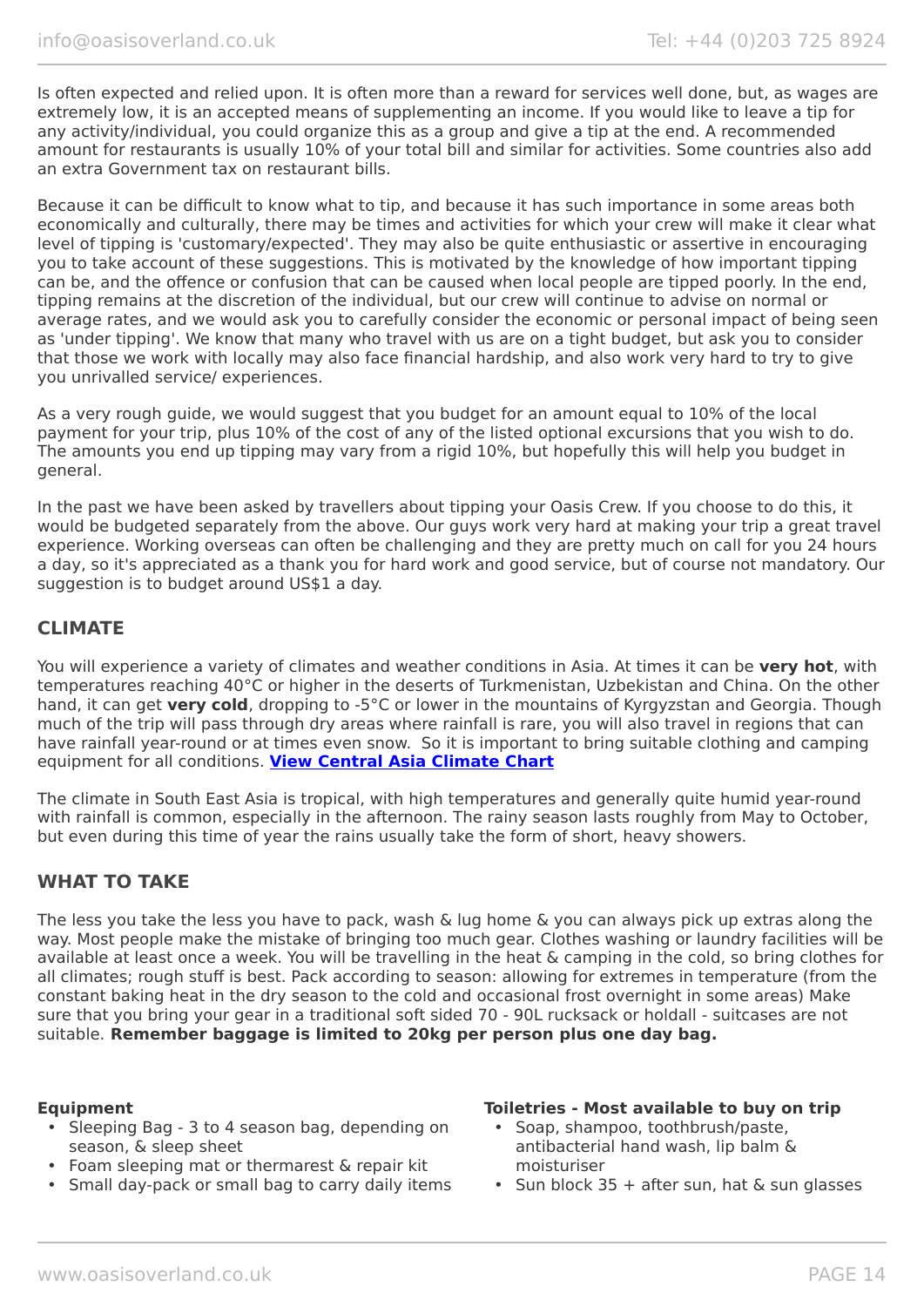- Soft rucksack or holdall (NOT rigid suitcase)
- Water bottle for personal use we recommend Water-to-Go (see below Responsible Travel)

- One pair of trainers or boots
- Sandals/flip flops/jandals/thongs
- Underwear/socks
- T shirts/shirts
- Shorts/swimwear
- Jeans/trousers/jog pants/leggings
- Skirt or dress
- Sweat shirt/jumper
- Jacket/fleece & waterproof jacket
- Tampons (can buy in most places)
- Contraception

## **Clothes Personal Effects**

- Camera with protective case, spare batteries, film/memory card
- Torch & spare batteries (head torch is best)
- Travel adaptor plug/charger (for cameras & mobile phone batteries)
- Money belt
- Personal stereo there is a stereo on the truck with iPod/MP3 adaptors
- Towel &/or sarong

**What to wear** - Keeping your arms, shoulders and legs covered will go a long way to prevent causing offence and hassle to yourself. This is true for men as well as women (especially in predominantly Muslim countries). Avoid wearing tight or revealing clothing, but generally on some beaches you can wear what you like. Attitudes range from fairly liberal in such places as the Mediterranean coast, to extremely conservative in some of the small towns elsewhere.

**Kyrgyzstan -** if your trip goes to Kyrgyzstan bear in mind that we mostly camp at high altitude and you can expect it to get very cold! Please bring warm clothing and a suitable sleeping bag for temperatures that may at times reach below freezing.

## **Recommended Medical Kit List**

- Antiseptic ointment/ Antihistamine cream & tablets
- Nurofen or equivalent painkiller
- Eye-drops/bath
- Anti-diarrhoea treatment
- A couple of bandages (elasticated & triangular)
- Medication for personal allergies/asthma etc
- Insect repellent containing Deet
- Re-hydration sachets/vitamin tablets
- Assorted plasters
- 1 Course of malaria treatment
- Some suitable antibiotics as recommended by your doctor for infected cuts or to treat severe dysentery
	- Malaria Tablets see Vaccinations & Health section

Even though our trucks are equipped with a comprehensive medical kit, we advise you to bring a small personal medical kit as our truck kit is not for general everyday use. It will also be your responsibility to carry your kit on included excursions and optional activities as some local operators may not have medical kits to hand.

# **PHOTOGRAPHY AND ELECTRICAL EQUIPMENT**

**Cameras (incl. Digital & Video Cameras) -** An easy to use 'point and shoot' will get you some good photos. For memorable shots, it may be worthwhile investing in an SLR camera, but be sure to get some practice in before the trip! Most towns and cities have internet cafes where you can download onto CD/ internet sites - but don't rely on it. Internet speeds can be slow for uploading photos to social media or the Cloud.

**Photography -** Be aware of your surroundings when taking photographs and filming. Some locations will be sensitive or have local laws banning photography. For example it is usually forbidden to use cameras at borders or around government buildings, military installations, bridges and airports or to take photos of local officials. If you do take photos or film where it is not permitted you may find yourself being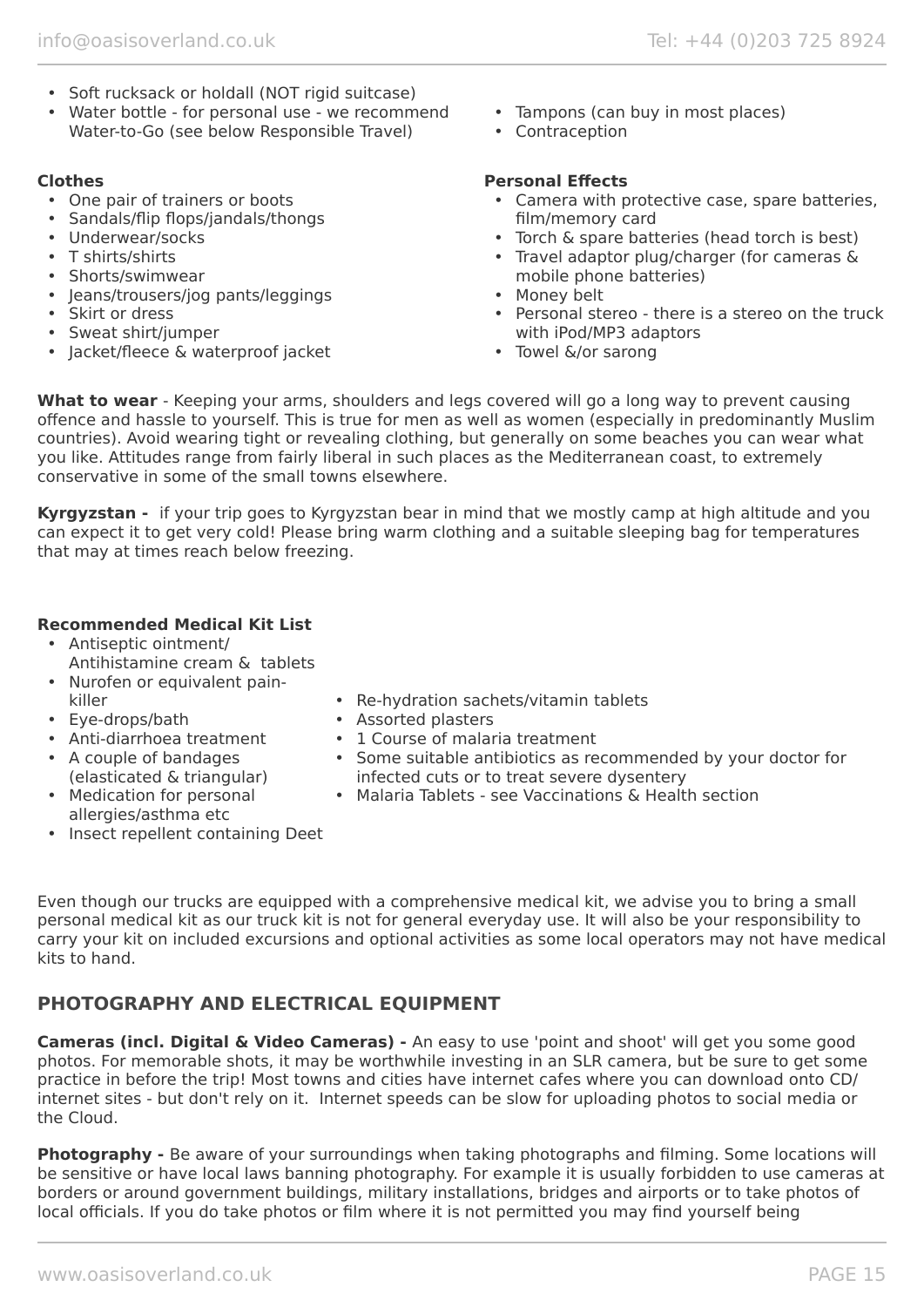questioned by irate officials who may decide to confiscate your camera or instruct you to delete all the images/footage on your device. If in doubt ask for permission, or if there is no-one to ask use some common sense.

**Drones -** As the use of drones becomes more common, countries throughout the world are gradually updating their laws and restrictions on usage. The specific regulations will vary from one country to another, so do check the UK Foreign and Commonwealth Office advice for the latest information. As with cameras, use your common sense if you do use a drone and avoid operation in sensitive areas. If you plan to bring a drone on your trip with us please contact us first to ensure there will be a suitable place to store it while on your trip.

**Electrical charging & power supply -** It may be difficult to find a power source for charging at times, so a spare battery is a must.

Consider a 12V in-car charger (our vehicles are equipped with a couple of 12 volt cigarette lighter charger sockets - truck trips only) or bring along your 230V mains charger and travel adaptor plug for use at some of the hotels, hostels and campsites we stay at.

NOTE: 12V - 230V inverters cannot be used on our vehicles because of the power drain they cause.

Log onto **[www.whatplug.net](http://www.whatplug.net/)** for information regarding the different electrical plugs and voltage used in each country.

## **CONTACTING HOME**

The internet and WiFi are available in many towns / cities you will visit. Do bear in mind that the connections can be unreliable and will not always be as fast as you are used to at home. If a lot of people try to use the internet at the same time the speed will be slower still, especially if trying to make Skype calls or upload photos / videos. During periods of the trip where we are wild camping, internet will be less common.

Some travellers choose to take an unlocked mobile phone with them and buy local SIM cards in each country, allowing them to use mobile data. If you particularly want or need regular internet access this may be a good option. Telephone calls can be expensive usually £1 to £5 for a three minute call.

**Online Diaries** - A great variety of free "travel blogs" are now available online, they are a good way of keeping relatives and friend up to date with what you are doing and a good place to upload photos, collecting messages as well as keeping a record for yourself.

## **RESPONSIBLE TRAVEL**

#### **Before you go**

- Remove unnecessary packaging before you go waste disposal facilities are often stretched or non existent in the places we visit. To avoid unnecessary pollution of local water supplies take environmentally friendly toiletries with you.
- Why not invest in a wind-up or solar-powered torch or media player before you travel or at least rechargeable batteries.
- Learn some of the local language and read up on the local history/culture before you go. You'll get so much more out of your trip.
- Why not pack some pens/pencils exercise books in your rucksack and they can be donated to a local school or project while you're away. You can also purchase these items cheaply, locally which will help local businesses.
- Take a sturdy water bottle with you from home that you can re-use throughout your trip. We carry large quantities of purified water with us on our Expedition vehicles and it is much better for the environment if you drink this, rather than purchase bottled water along the way. (It also saves you money).
- Water-to-Go: Oasis Overland have partnered with Water-to-Go to help reduce the number of plastic water bottles consumed during a trip. Water-to-Go is a filtration system that eliminates over 99.9% of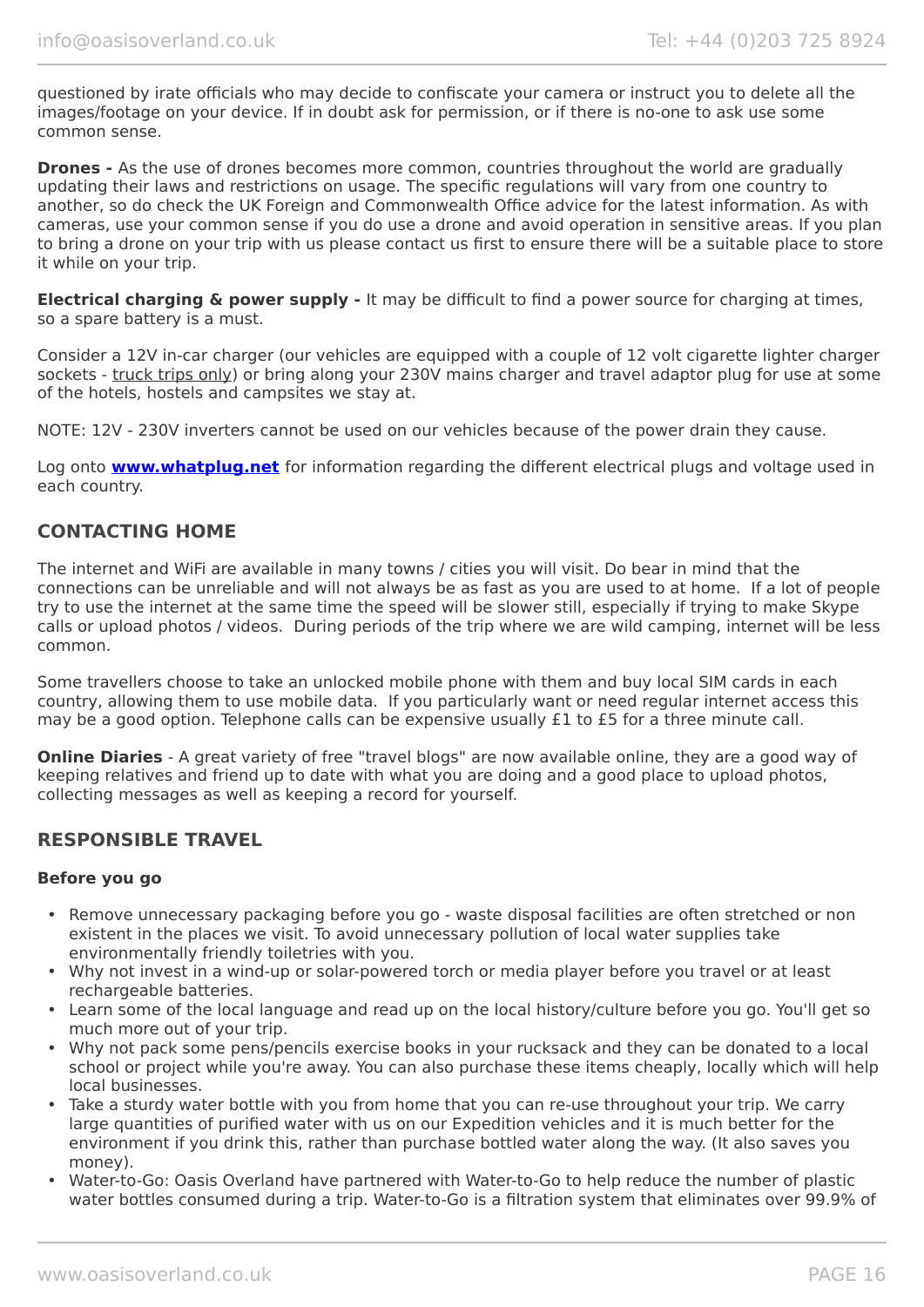all microbiological contaminants including viruses, bacteria, chemicals and heavy metals from any non-salt water source. Click here and enter the code OASIS15 to purchase your **[Water-to-Go](https://watertogo.eu/partnerships/oasisoverland/)** products at 15% discount. Water-to-Go will then donate a further 15% to Oasis Overland Charity projects.

#### **While you're travelling**

From experience gained in running trips, we have developed our own practical and manageable environmental policy which all of our crew practice on the trips we operate, and they will share this information with you at the start of your trip. We welcome your input on this, plus any new ideas you may have, to improve our existing procedures. As a guide here's a few tips to bear in mind.

- Don't waste water. It is a scarce resource in many of the places our trips visit. On all our Ultimate and Overland Expeditions we carry large quantities of purified water with us. We encourage you to refill your own water bottles from this supply, rather than purchase bottled water along the way-much more environmentally friendly and saves you money.
- Never buy endangered species or endangered habitat products. Apart from the fact of it being illegal it also encourages the trade to continue.
- Look after and preserve the areas we visit. Be careful about stepping on coral reefs or trekking on undesignated tracks.
- Buy locally made crafts and products helping to support the local economy.
- Don't feel when bargaining that you have to get the cheapest price possible just for the sake of it. Pay what the item is worth to you & don't worry about what someone else has paid.
- Try the local food and drinks this will help to support local farmers and food sellers. Sitting in a local cafe is also a great way to meet local people.
- Dispose of litter appropriately on your trip. This includes cigarette butts. Not only does litter look unsightly it can be lethal to wildlife.
- Where any toilet facilities exist, however unsavoury they might seem to you, they should be used. Where they do not, always bury your waste and make sure it is never near (at least 30m) a water source.
- When game viewing do not encourage your guides to get too close to the wildlife so that their natural behaviour is impeded.
- Respect local customs, traditions and beliefs of the people in the different regions that you travel through.
- Do not take photos of people, ritual events or special places unless you have asked first. Dress appropriately according to local codes and show respect around religious festivals.
- Recycling is almost non-existent in many of the areas and countries we visit we do the best we can with limited resources & space on our vehicles.
- For books dedicated to travelling more responsibly & ethically see: **[www.tourismconcern.org.uk](https://www.tourismconcern.org.uk/)**

**Community Projects** - Oasis are active in raising awareness and providing support to a number of projects and local schools where we believe we can make a positive difference. More information on the **[projects we support](https://www.oasisoverland.co.uk/responsible-travel/charities-we-support)**.

#### **SECURITY**

The UK Foreign and Commonwealth Office (FCO) offer country-specific advice, regarding not only security but also entry regulations, local laws and customs and health. We strongly recommend all travellers visit the FCO website, or the equivalent in their home country, to familiarise themselves with local conditions and issues in the countries they plan to visit before committing to a trip with us. You can view their website [here.](https://www.gov.uk/foreign-travel-advice)

If you have any questions at all about the safety or security of your trip, please do not hesitate to contact us and we will be happy to discuss your trip in more detail.

**In cities** - All major cities have their share of petty crime (just like our cities) and sensible precautions need to be taken. Wearing expensive looking jewellery or watches and carrying cameras will draw unnecessary attention to you. Leave valuables such as passports and excess money in your hotel safe or truck safe (we recommend carrying a copy of your passport details page at all times). You may find a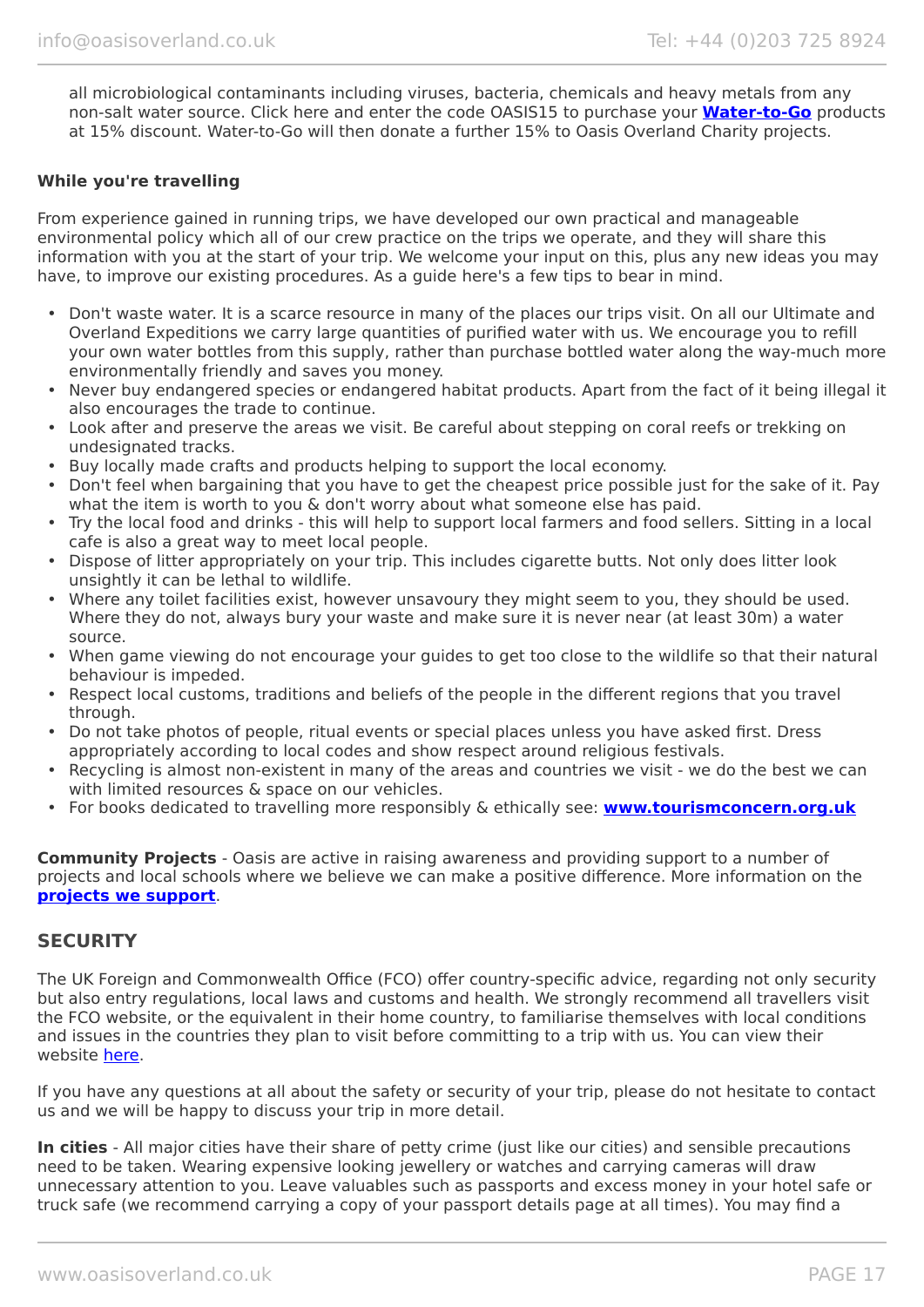simple money belt is more discreet than a bag. Always be aware of your surroundings and when approached by people you do not know, use your common sense. At night in cities it's best to use a taxi, rather than walking around the streets, single women in particular need to be careful and we would suggest that it is safer to be in a group.

**On board the truck** - Each vehicle is fitted with a hidden, lockable safe to be used for money, passports and important documents. Group members will be responsible for the safe and Oasis Overland cannot accept any liability for clients' personal or monetary contents kept in the safe or on board the truck. We advise you to not take items of value that are not essential for the journey. In certain areas a roster may be drawn up for the group to share the task of guarding and keeping the vehicle secure.

# **WHAT TO EXPECT**

## **LIFE ON THE ROAD**

#### **Expedition Travel**

Firstly expect the unexpected! If you are looking for a set itinerary where everything runs smoothly, then this is not the kind of trip for you. Our itineraries can change due to local circumstances, and in such situations we will always try to minimise any disruption, but bear in mind that from time to time events happen outside our control. It is this very unpredictability which makes each expedition different, exciting and one of the most adventurous things that you will possibly ever do! As part of this adventure you will be expected to have an active involvement in the day to day running of the trip, be part of the group and get stuck in and help with various tasks, whether it's cooking meals over open fires, pitching your tent or keeping the truck clean and tidy.

#### **Expedition Vehicle**

The Oasis expedition truck will be your new home giving you a comfortable & secure base with which to experience your trip. We use a purpose built truck which has been converted especially for this expedition, which passes through all types of terrains from soft sand, mud, rock and potholed roads to tarseal. It is reassuring to know that these vehicles can handle the tough conditions that they are put through. The truck is equipped with all of the equipment we may need en-route, including a professionally compiled expedition Medical Kit, large water & fuel carrying capacities, an extensive range of spare parts as well as the kitchen sink, (well almost!) so all you need is your sleeping bag, a roll mat and your own personal gear!

#### **Seatbelts**

All Oasis Overland trucks are fitted with seatbelts. For your own safety and security we recommend that travellers wear these at all times whilst the vehicle is moving. Most of our overland trucks also have a 'beach area' which is a chill out zone to be used when the truck is not moving.

#### **Accommodation**

Accommodation is split throughout this trip between simple hotels and hostels and camping. The variety of accommodation provided is great and often a totally unique experience, including bush camps with no facilities, yurts and simple village pensions. Some are well managed and some very basic. Oasis uses roomy three-person tents but only for two people. They are specially made for us to meet the tougher conditions of an expedition trip and have mosquito netting sewn into the door and windows. It would also be a good idea to bring your own freestanding mosquito net so as to give you the freedom of sleeping under the stars at night. At bush camps you will be living off the truck, so there will be no showers or ensuite facilities, so digging your own toilet pit with the shovels supplied is essential!

#### **During the day**

As a guide driving days normally start at about 8am and finish at about 5pm, with stops for lunch and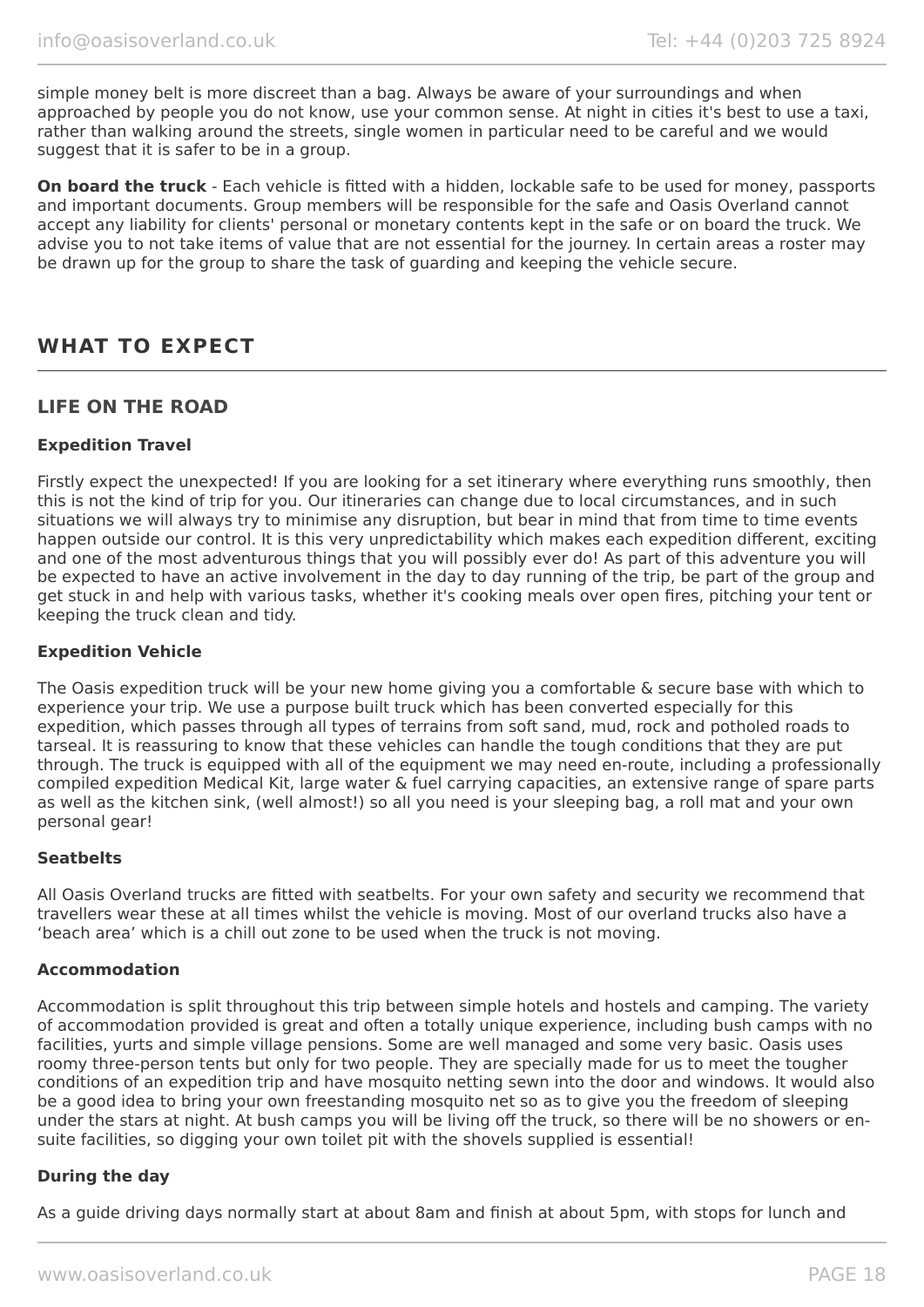buying food, seeing local sights etc. We won't be driving every day, although there are times when we will drive for more than one day, and very occasionally a few long drives of about 4 to 5 days. We will then stop for a few days and you will have free time to explore, meet local people, do some optional activities or just relax and do your own thing. Expect to sometimes get dusty & dishevelled during the day and although you will be able to shower most nights (except at bush camps), not all camps will have hot showers.

#### **Meals & cook groups**

When 'on the road' with the expedition vehicle or camping, we usually cook using gas or over open fires in a rota system and you can expect to cook in a group of two or three people approximately once every ten days depending on the number of people on trip and whereabouts you are. Your cook group will have to decide on what to cook, utilise stocks from the truck stores and locally obtain ingredients from markets, shops etc and rustle up a meal. But don't worry if you're not a Gordon Ramsay as the rest of the group and the Tour Leader usually lend a helping hand. Here is an idea of what to expect at meal times:

**Breakfasts** - Usually simple - we help ourselves to cereal, toast, hot drinks and on occasion we will splurge with a cooked breakfast.

**Lunch** - Cold and usually quick. The cook group will put out bread, tinned supplies and maybe make a salad.

**Dinner** - Cooks come into their own in the evening and will always attempt to cook up some delights. When the truck is parked up for a few days in a town or city most people usually like the option to eat out at local restaurants - so we often don't cook all meals when at these locations. Meals whilst staying in Hotels/Hostels/Pensions are not included in the local payment price.

**Vegetarian/Vegan/Celiac /Gluten & Lactose intolerance** - Our Tour Leaders will always do their best to cater for any dietary requirement or intolerance whenever possible. However we do not cater for fussy eaters. It must be remembered that the variety of dishes available may not be the same as available to meat eaters. If there is anything in particular you require in your diet or because of an allergy or would miss from home, it would be best to bring these with you, as these cannot be purchased with normal Local Payment funds due to the high cost of these specialised and often imported foods.

Remember that when eating out in local restaurants & hotels that the vegetarianism or food allergies / intolerances, is still not widely known about or understood by many local people. i.e Vegetarians or Vegans will often be offered fish or chicken in error. Most large towns and cities, or areas used to tourists, will often have more choice but please be aware that it will probably not be as varied as you are used to when eating out at home. Travellers with food allergies or specific dietary requirements may find it useful to bring with them some notes in the local language, explaining their needs which they can then show to the restaurant staff. These can be bought online or simply use Google Translate and print one off!

#### **In the evenings**

When at a bushcamp or campsite where you and your tent buddy will put up the tent, and then lend a hand with getting out the tables, stools, firewood and water containers. The fire grates need to be taken out, the fire lit and someone can fill the kettle and make hot drinks while the cook group prepares the evening meal. Then just sit back & chill and enjoy the rest of your evening!

#### **Oasis Crew**

We usually have two crew whose duties are extensive and quite demanding, with challenges ranging from driving in difficult terrains and conditions, maintaining the expedition vehicle to a very high standard, to organising visas and border crossings, arranging accommodation, pre-booking some excursions and guides, helping with shopping and cooking as well as finding the best deals, socializing and making sure everything runs as smoothly as possible. While our crew are usually experienced and knowledgeable of the countries through which we travel, they are not tour, nature or wildlife guides as such, but they will be more than willing to pass on any interesting and useful information that they have acquired whilst on the road. An equally rewarding way to gain a better insight into the wildlife, cultural and historical diversity of the countries we travel through, is by talking to the local people and using local guides.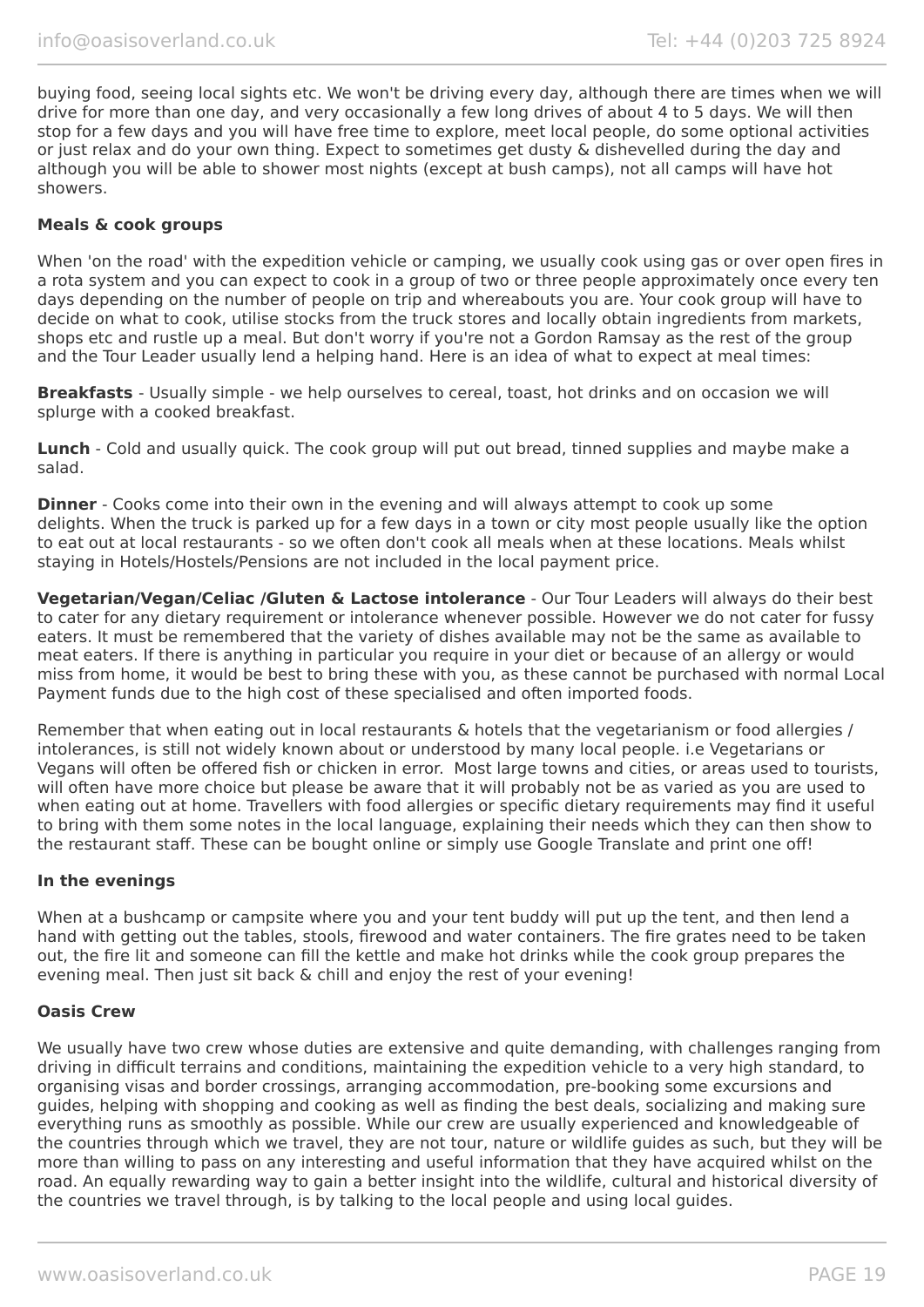#### **Itinerary**

Because Oasis Overland do not operate normal 'package holidays' the itineraries given cannot be guaranteed to run exactly as outlined. However, it is rare that we have to make major changes and in the event that we do this will be discussed with you either before or during the trip. It is important to bear in mind that should it not be possible to enter a certain country due to safety concerns, visa problems or political turmoil etc, and it becomes necessary to fly over a country in order to continue a trip, that all costs for flights will be borne by you and not Oasis. Should it not be possible for an Oasis trip to begin from a scheduled starting city due to border closures, civil unrest etc, Oasis will make all reasonable efforts to begin the trip from an alternative location. However, all additional costs that you may incur in travelling to the alternative location will be paid by you or your insurance company and not Oasis.

Optional Excursions are paid for on the day and organised during your trip, so you can decide whilst travelling which activity you may want to do. Prices listed are only a guide and may be dependant on fluctuating exchange rates and minimum numbers. Please see below for more details.

# **OPTIONAL EXCURSIONS**

## **UZBEKISTAN**

| <b>Title</b>                          | <b>From Price</b> |
|---------------------------------------|-------------------|
| The Registan, Samarkand               | US\$15            |
| The Ark, Bukhara                      | US\$2.5           |
| Khiva Tourist Ticket to Various Sites | US\$12            |
| Kalon Minaret, Bukhara                | <b>US\$3</b>      |

## **KYRGYZSTAN**

| Title                                                   | <b>From Price</b> |
|---------------------------------------------------------|-------------------|
| Ulak Tartysh (Kyrgyz Polo) Per Person, Number Dependant | US\$20            |

## **TURKMENISTAN**

| <b>Title</b>                 | <b>From Price</b> |
|------------------------------|-------------------|
| National Museum, Ashgabat    | US\$11            |
| Carpet Museum, Ashgabat      | US\$9             |
| Arch of Neutrality, Ashgabat | US\$1.5           |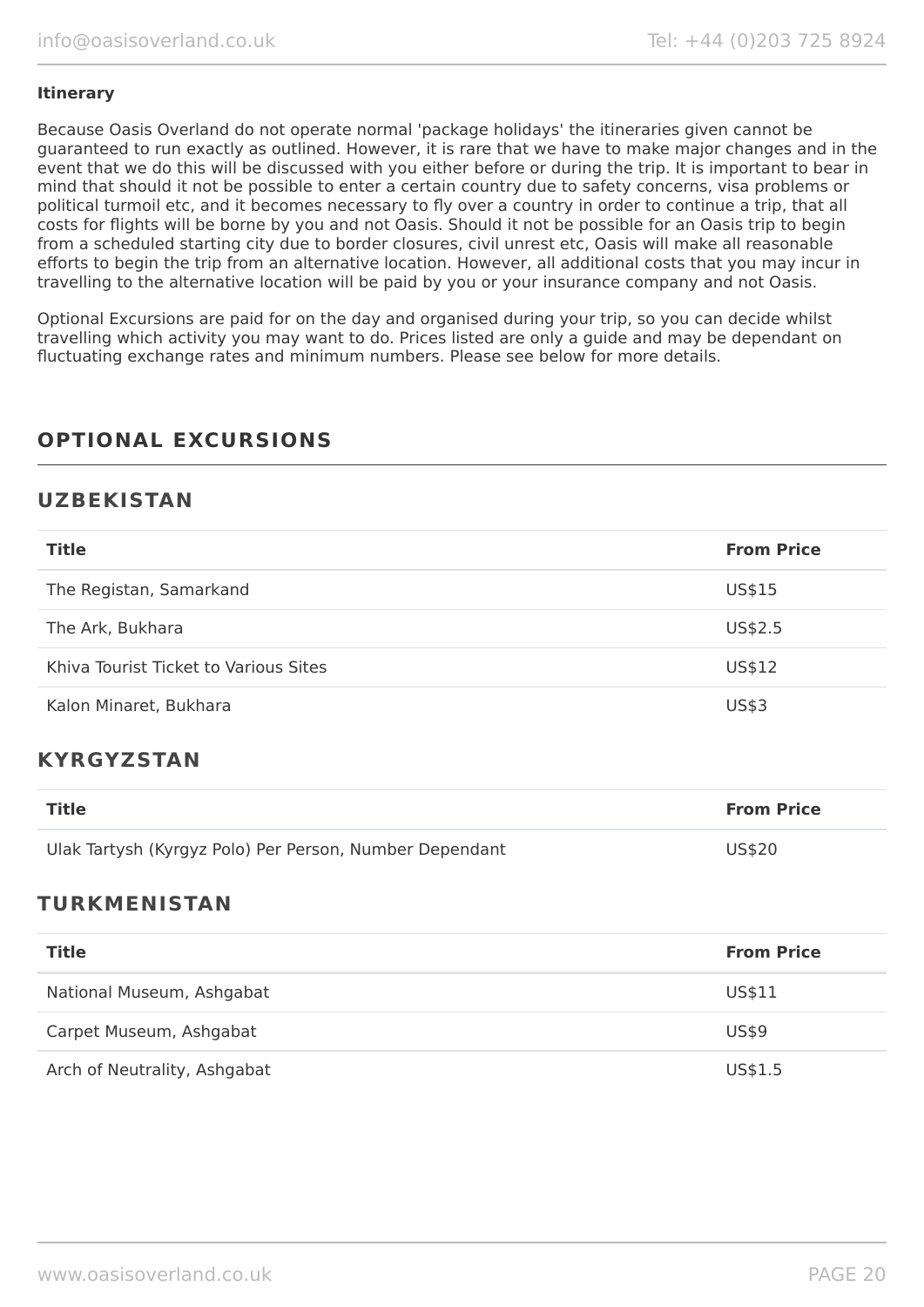# **GEORGIA**

| <b>Title</b>                                       | <b>From Price</b> |
|----------------------------------------------------|-------------------|
| Wine Tour Telavi                                   | US\$30            |
| Cathedral, Museum and Sulphur Bath entrances, from | <b>US\$5</b>      |
| Stalin Museum Entry and Guided Tour Gori           | US\$6             |
| Vardzia Museum                                     | US\$1             |
| Uplistsikhe Museum                                 | US\$1             |
| Lunch with Folk Music Tbilisi                      | US\$10            |
| Wine Tour Telavi                                   | US\$30            |
| Vardzia Museum                                     | US\$1             |
| Stalin Museum Entry and Guided Tour Gori           | <b>US\$6</b>      |
| Lunch with Folk Music Tbilisi                      | US\$10            |
| Cathedral, Museum and Sulphur Bath entrances, from | <b>US\$5</b>      |

# **TURKEY**

| <b>Title</b>                               | <b>From Price</b> |
|--------------------------------------------|-------------------|
| Traditional Turkish Bath                   | US\$32            |
| Ephesus Roman City Tour - entrance & guide | US\$21            |
| Hot Air Ballooning - Cappadoccia           | US\$180           |
| <b>Belly Dancing Evening</b>               | US\$32            |
| <b>Entrance to Pamukkale</b>               | US\$13            |
| Gallipoli Museum & Guide                   | US\$10            |
| Aya Sofya Museum Entrance Fee              | <b>US\$9</b>      |

We feel that having optional excursions gives a greater degree of flexibility and independence to our group members; independence to decide how much your spending budget can afford; flexibility to decide when and what time of day or with whom to visit a particular site, rather than for example, with the whole group at a pre-ordained time. If you decide not to join a popular excursion, you will have free time to relax or wander off to a market, village or beach, depending on where we are.

You pay for the optional excursions to the local operator, ensuring the money stays with that operator in the local community and this ensures as well, that you are paying the true price for any optional excursions you want to do. This also applies to accommodation costs before and after the trip. Please note that the prices of optional excursions quoted are approximate as local prices can and do change. Please see the relevant trip page for the Optional excursions you can do on that trip and a list of prices.